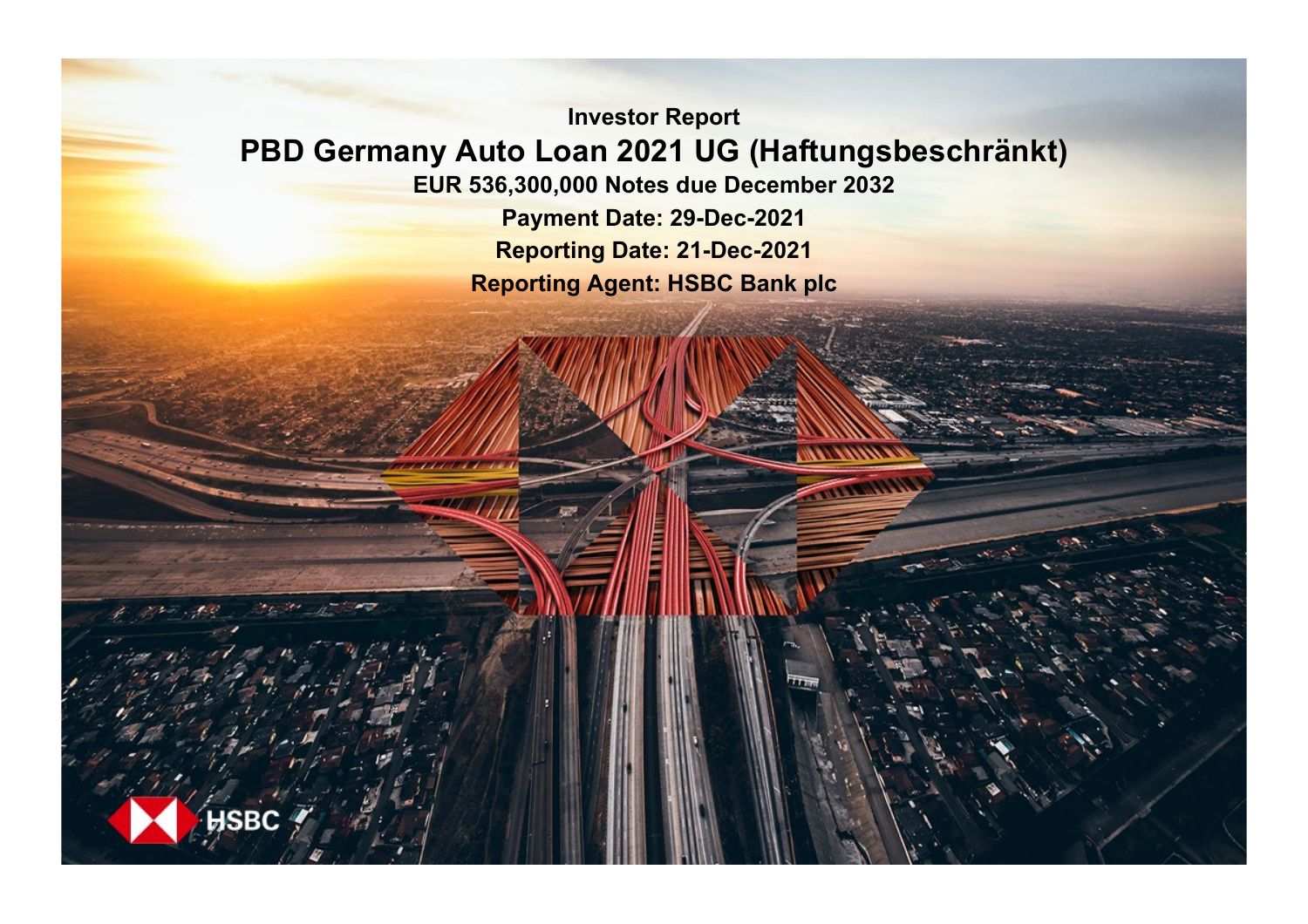

# **Contents**

<span id="page-1-0"></span>

|                                       | Page           |
|---------------------------------------|----------------|
| Contents                              | $\overline{2}$ |
| <b>Transaction Details</b>            | 3              |
| <b>Transaction Parties</b>            | $\overline{4}$ |
| <b>Bond Report</b>                    | 5              |
| <b>Bond Ratings</b>                   | 6              |
| Reserve Account                       | $\overline{7}$ |
| <b>Bank Accounts</b>                  | 8              |
| Ledgers                               | 9              |
| Subordinated Loan                     | 10             |
| <b>Expenses Report</b>                | 11             |
| <b>Available Interest Collections</b> | 12             |
| Interest Priority of Payments         | 13             |
| Available Principal Amount            | 14             |
| Principal Priority of Payments        | 15             |
| Triggers & Events                     | 16             |
| <b>Counterparty Ratings</b>           | 17             |
| Portfolio Summary                     | 18             |
| Portfolio Concentration               | 21             |
| <b>Balance Sheet</b>                  | 22             |
| Portfolio Stratifications             | 23             |
| <b>Disclaimer</b>                     | 41             |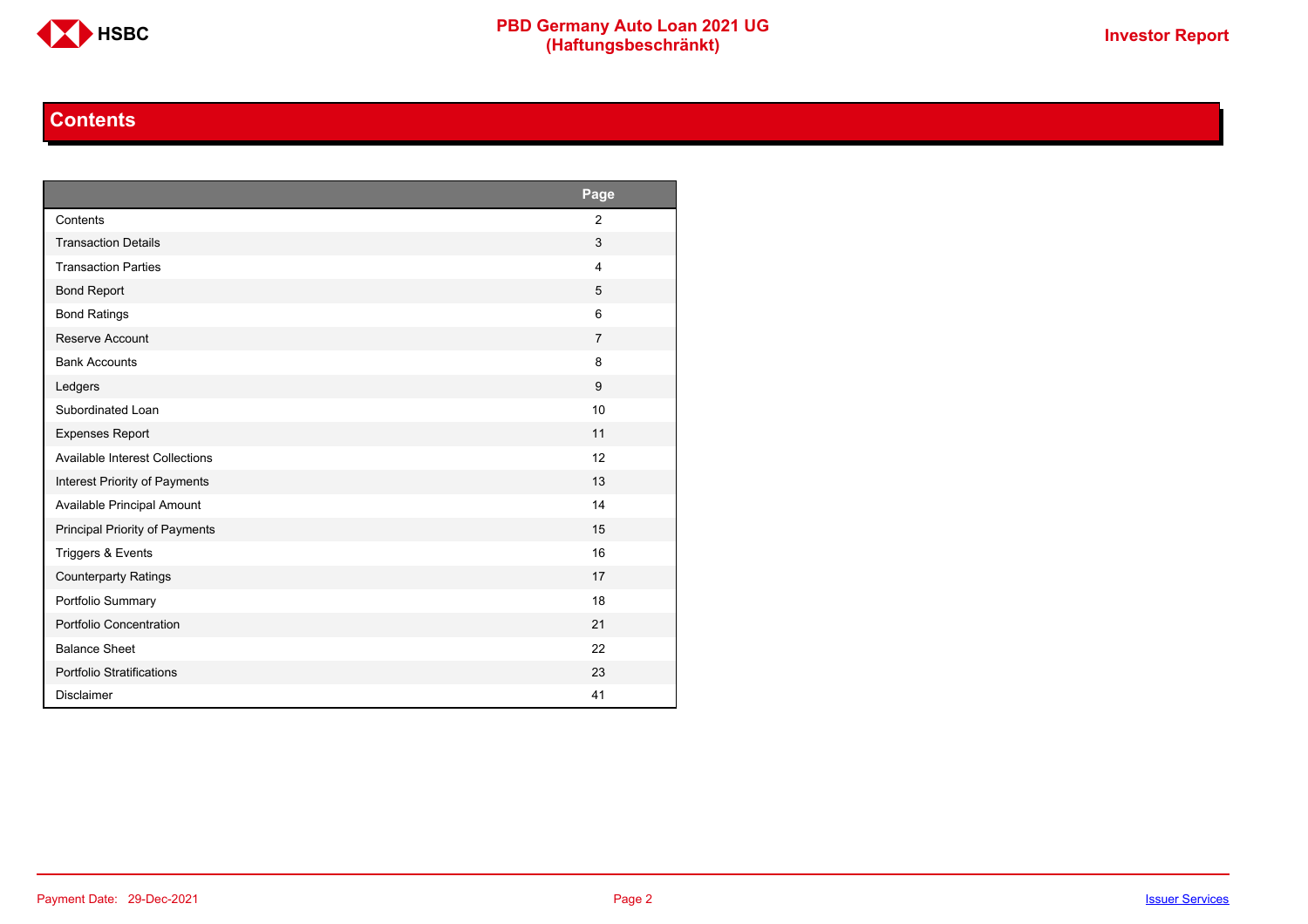

# **PBD Germany Auto Loan 2021 UG**<br>
(Haftungsbeschränkt)<br>
This area of the CHSD CHA (Haftungsbeschränkt)

# <span id="page-2-0"></span>**Transaction Details**

| <b>Key Dates</b>            |                             | <b>HSBC Contact Details</b>   |                                        |
|-----------------------------|-----------------------------|-------------------------------|----------------------------------------|
| Close Date                  | Friday, 29 January 2021     | Role                          | <b>Client Service Manager</b>          |
| <b>Calculation Date</b>     | Friday, 17 December 2021    | Name                          | <b>Richard Crebo</b>                   |
| Collection Period (start)   | Monday, 1 November 2021     | Email                         | richard.crebo@hsbc.com                 |
| Collection Period (end)     | Tuesday, 30 November 2021   | Telephone                     | +44 (0) 203 268 4162                   |
| Interest Period (start)     | Thursday, 25 November 2021  | Group Email                   | ctla.securitisation@hsbc.com           |
| Interest Period (end)       | Wednesday, 29 December 2021 | <b>Investor Reporting</b>     | https://investorreporting.gbm.hsbc.com |
| <b>Current Payment Date</b> | Wednesday, 29 December 2021 |                               |                                        |
| Next Payment Date           | Tuesday, 25 January 2022    | <b>Period Day Counts</b>      |                                        |
| Revolving Period End Date   | Thursday, 25 January 2024   | <b>Collection Period Days</b> | 29 days                                |
| <b>Final Maturity Date</b>  | Wednesday, 29 December 2032 | <b>Interest Period Days</b>   | 34 days                                |

| <b>HSBC Contact Details</b> |                                        |
|-----------------------------|----------------------------------------|
| Role                        | <b>Client Service Manager</b>          |
| Name                        | Richard Crebo                          |
| Email                       | richard.crebo@hsbc.com                 |
| Telephone                   | +44 (0) 203 268 4162                   |
| Group Email                 | ctla.securitisation@hsbc.com           |
| <b>Investor Reporting</b>   | https://investorreporting.gbm.hsbc.com |

| <b>Period Day Counts</b>      |         |
|-------------------------------|---------|
| <b>Collection Period Days</b> | 29 days |
| <b>Interest Period Days</b>   | 34 days |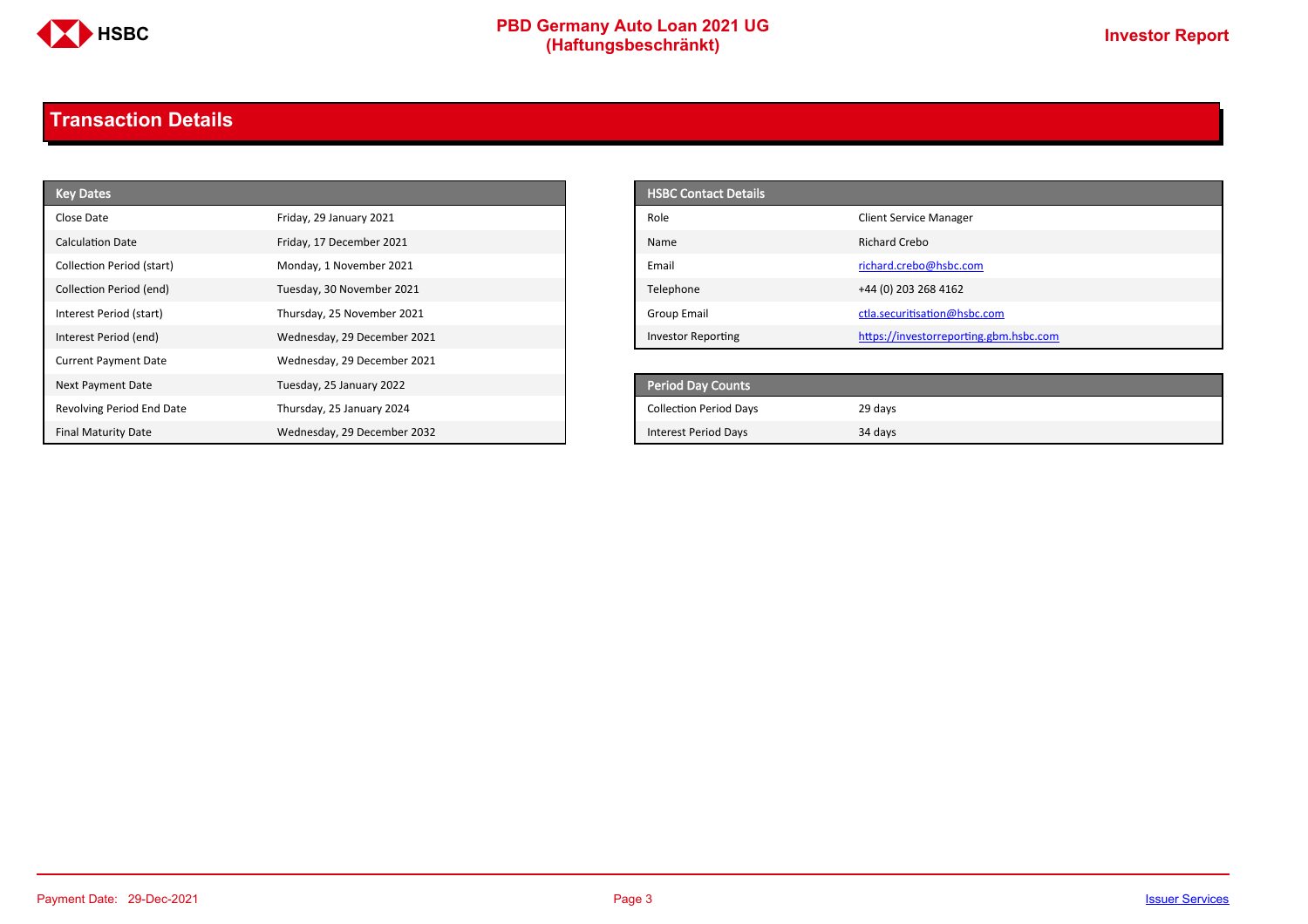

# **Transaction Parties**

<span id="page-3-0"></span>

| <b>Role</b>                  | <b>Counterparty</b>                                   |
|------------------------------|-------------------------------------------------------|
| <b>Issuer</b>                | PBD Germany Auto Loan 2021 UG (Haftungsbeschränkt)    |
| Data Trustee                 | Elavon Financial Services Designated Activity Company |
| Seller                       | PSA Bank Deutschland GMBH                             |
| Servicer                     | PSA Bank Deutschland GMBH                             |
| <b>Account Bank</b>          | Elavon Financial Services Designated Activity Company |
| Reporting Agent              | <b>HSBC Bank plc</b>                                  |
| <b>Calculation Agent</b>     | <b>HSBC Bank plc</b>                                  |
| Corporate Administrator      | Wilmington Trust SP Services (Frankfurt) GMBH         |
| Back-Up Servicer Facilitator | Wilmington Trust SP Services (Frankfurt) GMBH         |
| Arranger                     | Unicredit Bank AG                                     |
| Rating Agency                | Moody's Investors Service España SA                   |
| Rating Agency                | <b>Fitch Ratings Ireland Limited</b>                  |
| Listing Agent                | Banque Internationale à Luxembourg                    |
| <b>Security Trustee</b>      | HSBC Corporate Trustee Company (UK) Limited           |
| Paying Agent                 | Elavon Financial Services Designated Activity Company |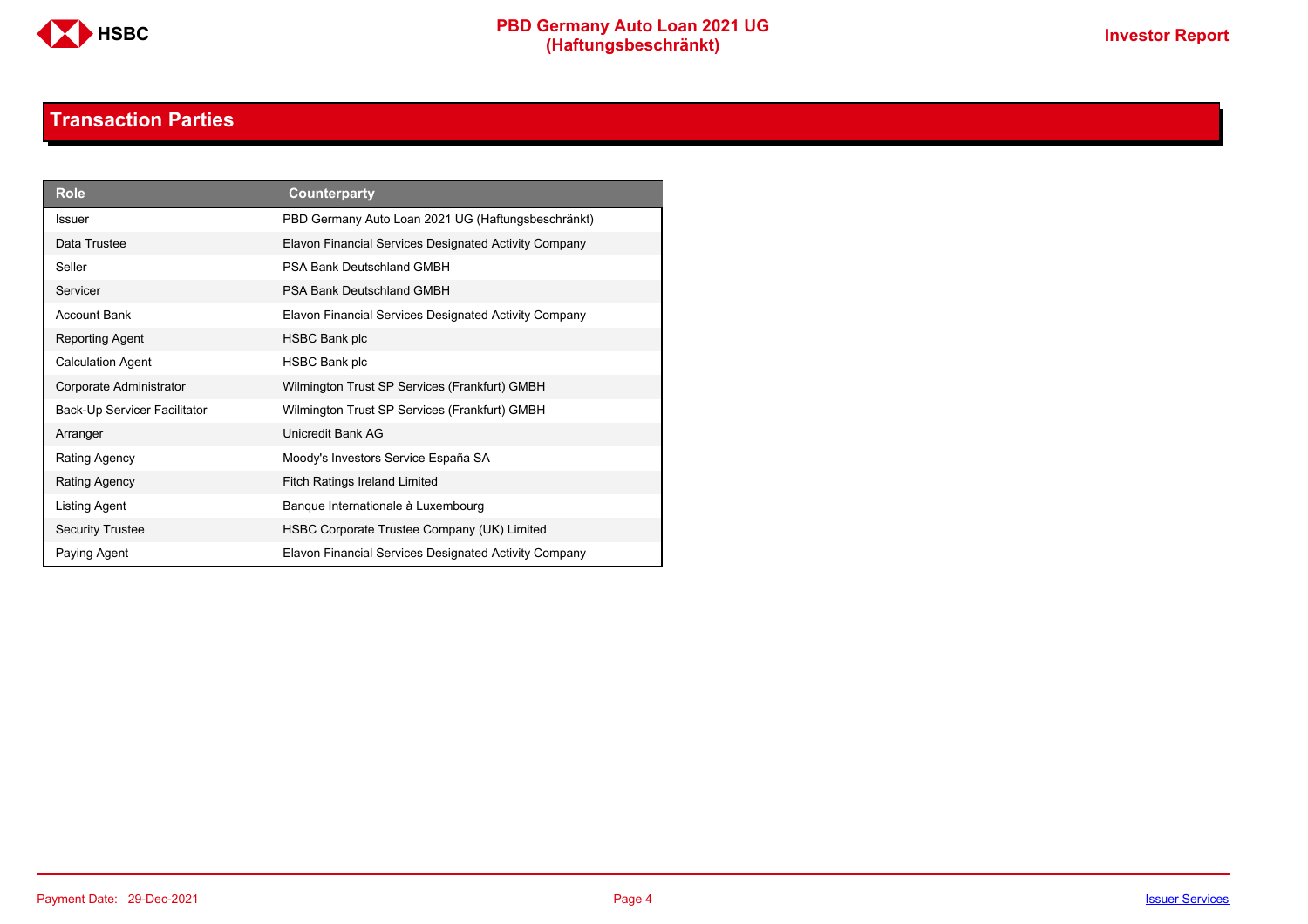### <span id="page-4-0"></span>**Bond Report**

| <b>Class</b>                      | <b>A Notes</b>    | <b>B</b> Notes    |
|-----------------------------------|-------------------|-------------------|
| Currency                          | <b>EUR</b>        | <b>EUR</b>        |
| <b>ISIN</b>                       | XS2279552520      | XS2279552876      |
| Payment Frequency                 | Monthly           | Monthly           |
| <b>Current Payment Date</b>       | 29-Dec-2021       | 29-Dec-2021       |
| <b>Interest Accrual Method</b>    | Actual/360        | Actual/360        |
| <b>Final Maturity Date</b>        | 29-Dec-2032       | 29-Dec-2032       |
|                                   |                   |                   |
| <b>Current Period Rates:</b>      |                   |                   |
| Reference Index                   | <b>Fixed Rate</b> | <b>Fixed Rate</b> |
| <b>Index Determination Date</b>   | N/A               | N/A               |
| Index Rate                        | N/A               | N/A               |
| Margin                            | 0.30000%          | 1.00000%          |
| <b>Total Coupon</b>               | 0.30000%          | 1.00000%          |
|                                   |                   |                   |
| <b>Transaction Amounts:</b>       |                   |                   |
| Original Issue Size               | € 500,000,000.00  | € 36,300,000.00   |
| Opening Balance for Period        | € 500,000,000.00  | € 36,300,000.00   |
| <b>Beginning Pool Factor</b>      | 1.00000           | 1.00000           |
| <b>Principal Repayments</b>       |                   |                   |
| <b>Further Notes</b>              |                   |                   |
| <b>Closing Balance for Period</b> | € 500,000,000.00  | € 36,300,000.00   |
| <b>Ending Pool Factor</b>         | 1.00000           | 1.00000           |
|                                   |                   |                   |
| Prior Unpaid Interest             |                   |                   |
| Interest on Prior Unpaid          |                   |                   |
| <b>Current Interest Due</b>       | € 141,650.00      | € 34,281.72       |
| <b>Total Interest Paid</b>        | € 141,650.00      | €34,281.72        |
| <b>Unpaid Interest</b>            |                   |                   |

On 25 August 2021 (the "First Further Notes Issue Date"), the Issuer will issue the following Further Notes: (a) First Further Class ANotes with: (i) the Original Note Amount of EUR 33,800,000.00 (ii) the applicable Pool Factor (taking into account any redemption onthat Payment Date) of 100% (iii) the Note Principal Amount of EUR 33,800,000.00 and (iv) temporary ISIN: XS2367604480, (b) FirstFurther Class B Notes with (i) the Original Note Amount of EUR 2,500,000.00 (ii) the applicable Pool Factor (taking into account anyredemption on that Payment Date) of 100% (iii) the Note Principal Amount of EUR 2,500,000.00 and (iv) temporary ISIN:XS2367605966. The First Further Notes will rank pari passu with, and share the same security as the Initial Notes.The notes being in aNGN (New Global Notes) format will initially be issued as Temporary Global Notes and then not earlier than 40 calendar days afterissue and after the noteholder has declared its tax status be replaced with the Permanent Global Notes. The First Further Notes will atftirst, for operational purposes, be issued under a new temporary ISIN, but will then be merged with the Initial Notes. Onceconsolidated with the Initial Notes, the First Further Notes will share the same ISIN as all other Notes in issuance.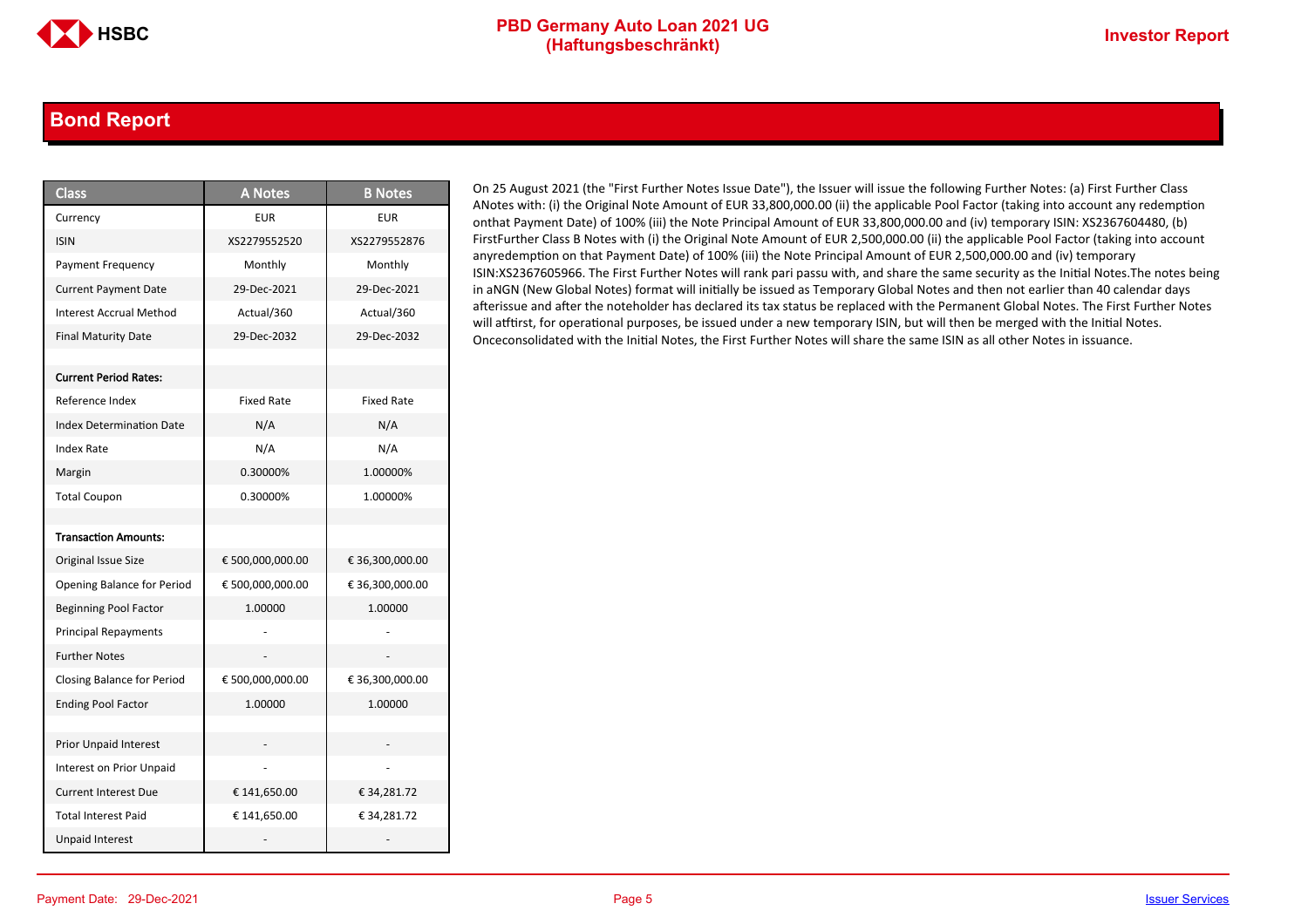

# **PBD Germany Auto Loan 2021 UG**<br>
(Haftungsbeschränkt)<br>
This area of the CHSD CHA (Haftungsbeschränkt)

# <span id="page-5-0"></span>**Bond Ratings**

| <b>Original Ratings</b> | S&F | <b>Fitch</b> | Moody's | <b>DBRS</b> |
|-------------------------|-----|--------------|---------|-------------|
| Class A<br>.            | n/a | AA           | Aa2     | n/a         |
| Class B                 | n/a | n/a          | n/a     | n/a         |

| <b><i>Surrent Ratings</i></b> | 0.91<br>>I≏∃i | <b>Fitch</b> | Moody's | DERS. |
|-------------------------------|---------------|--------------|---------|-------|
| Class A<br>.                  | n/a           | A۴           | Aa2     | n/a   |
| Class B                       | n/a           | n/a          | n/a     | n/a   |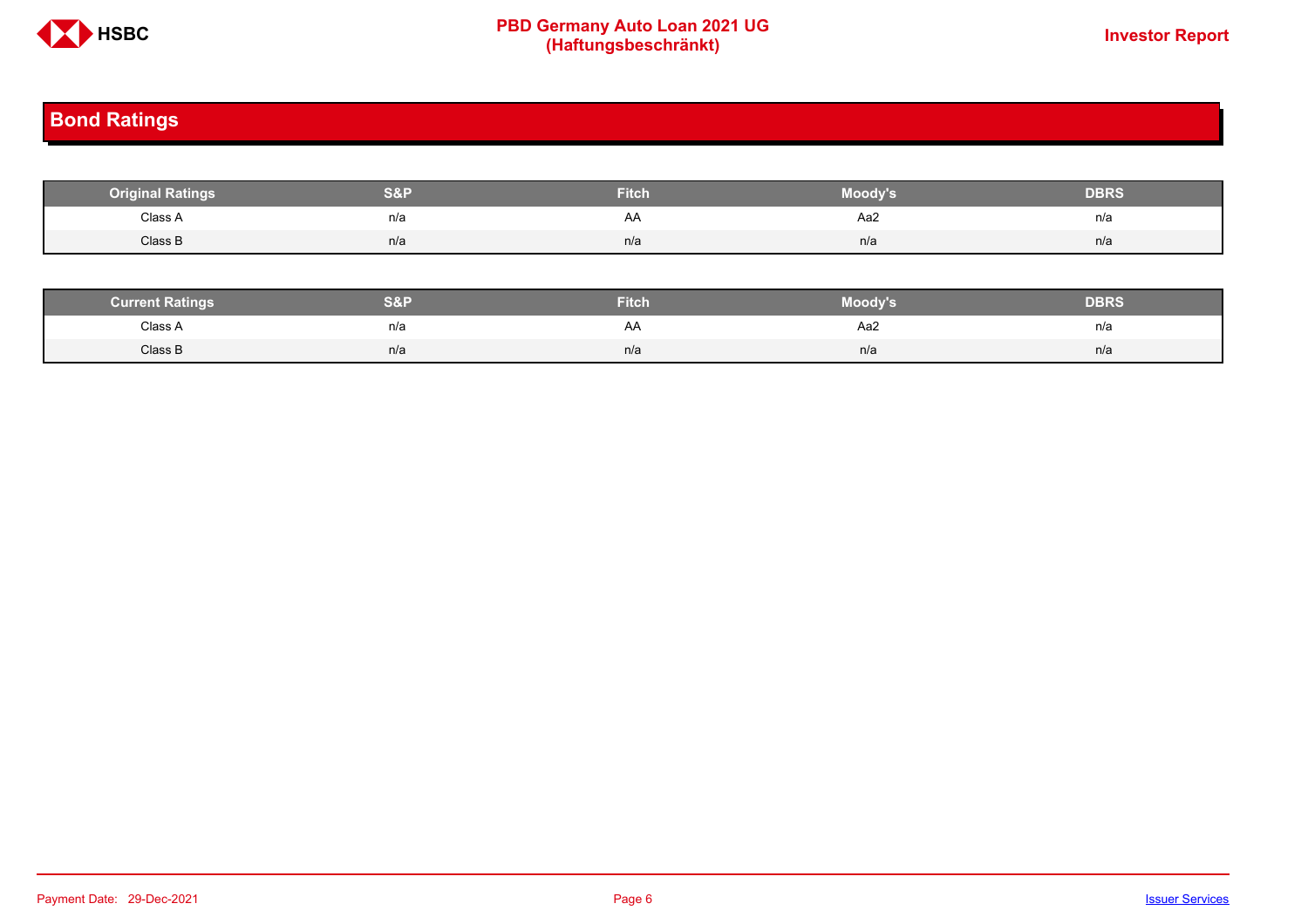

# <span id="page-6-0"></span>**Reserve Account**

| <b>General Reserve Account</b>                 |                |
|------------------------------------------------|----------------|
| <b>Opening Balance</b>                         | € 1,500,000.00 |
| Credits to the General Reserve Account         | € 1,500,000.00 |
| Debits to the General Reserve Account          | € 1,500,000.00 |
| Closing Balance                                | € 1,500,000.00 |
|                                                |                |
| <b>General Reserve Account Required Amount</b> | € 1,500,000.00 |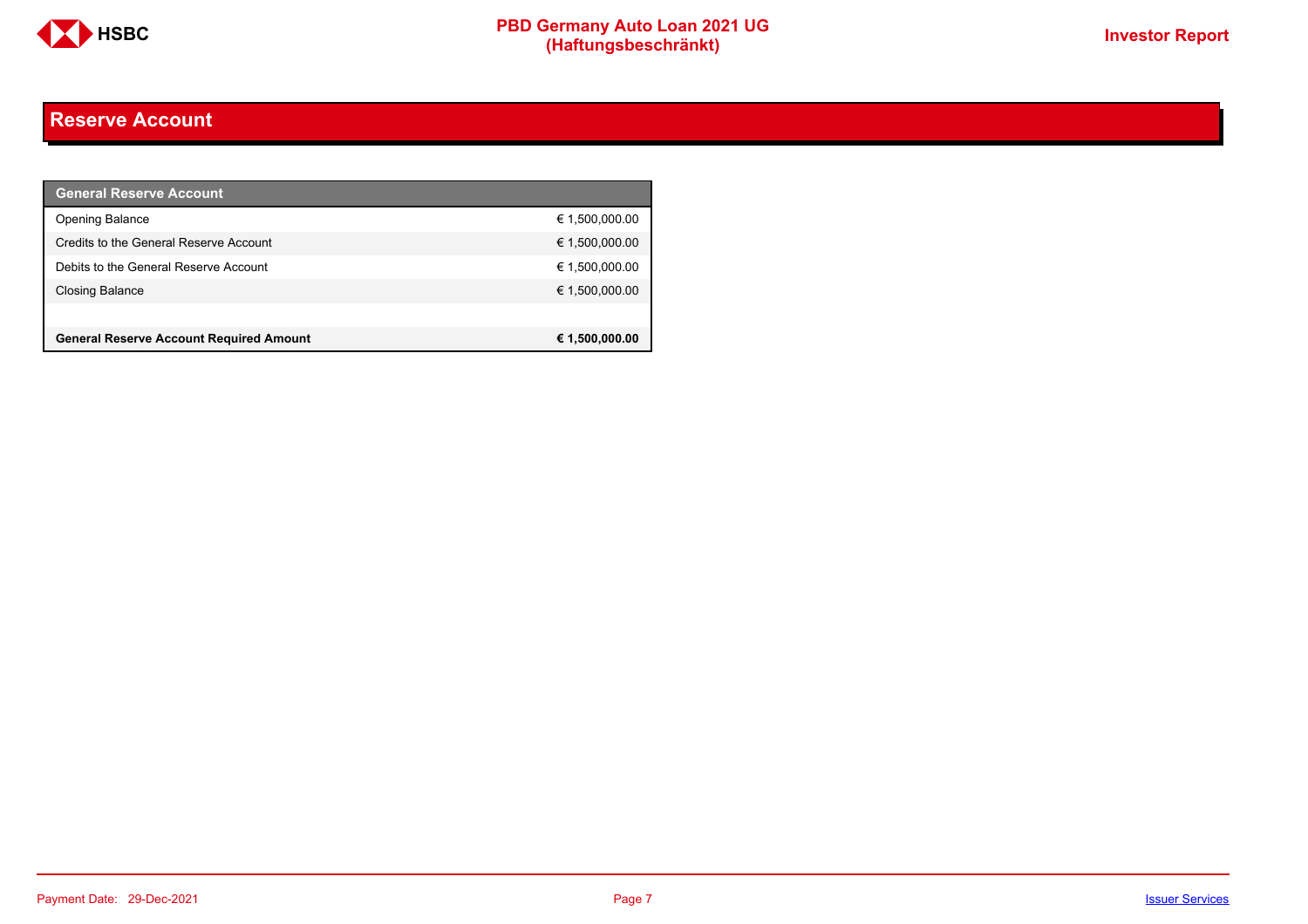

# <span id="page-7-0"></span>**Bank Accounts**

| <b>General Collection Account</b>         |                 |
|-------------------------------------------|-----------------|
| <b>Opening Balance</b>                    |                 |
| Credits to the General Collection Account | € 17,344,379.48 |
| Debits to the General Collection Account  | € 17,344,379.48 |
| Closing Balance                           |                 |

| <b>Interest Account</b>         |                |
|---------------------------------|----------------|
| <b>Opening Balance</b>          |                |
| Credits to the Interest Account | € 3,064,855.50 |
| Debits to the Interest Account  | € 3,064,855.50 |
| <b>Closing Balance</b>          |                |

| <b>Principal Account</b>         |                 |
|----------------------------------|-----------------|
| <b>Opening Balance</b>           | € 254.34        |
| Credits to the Principal Account | € 15,968,292.41 |
| Debits to the Principal Account  | € 15,968,316.80 |
| <b>Closing Balance</b>           | € 229.95        |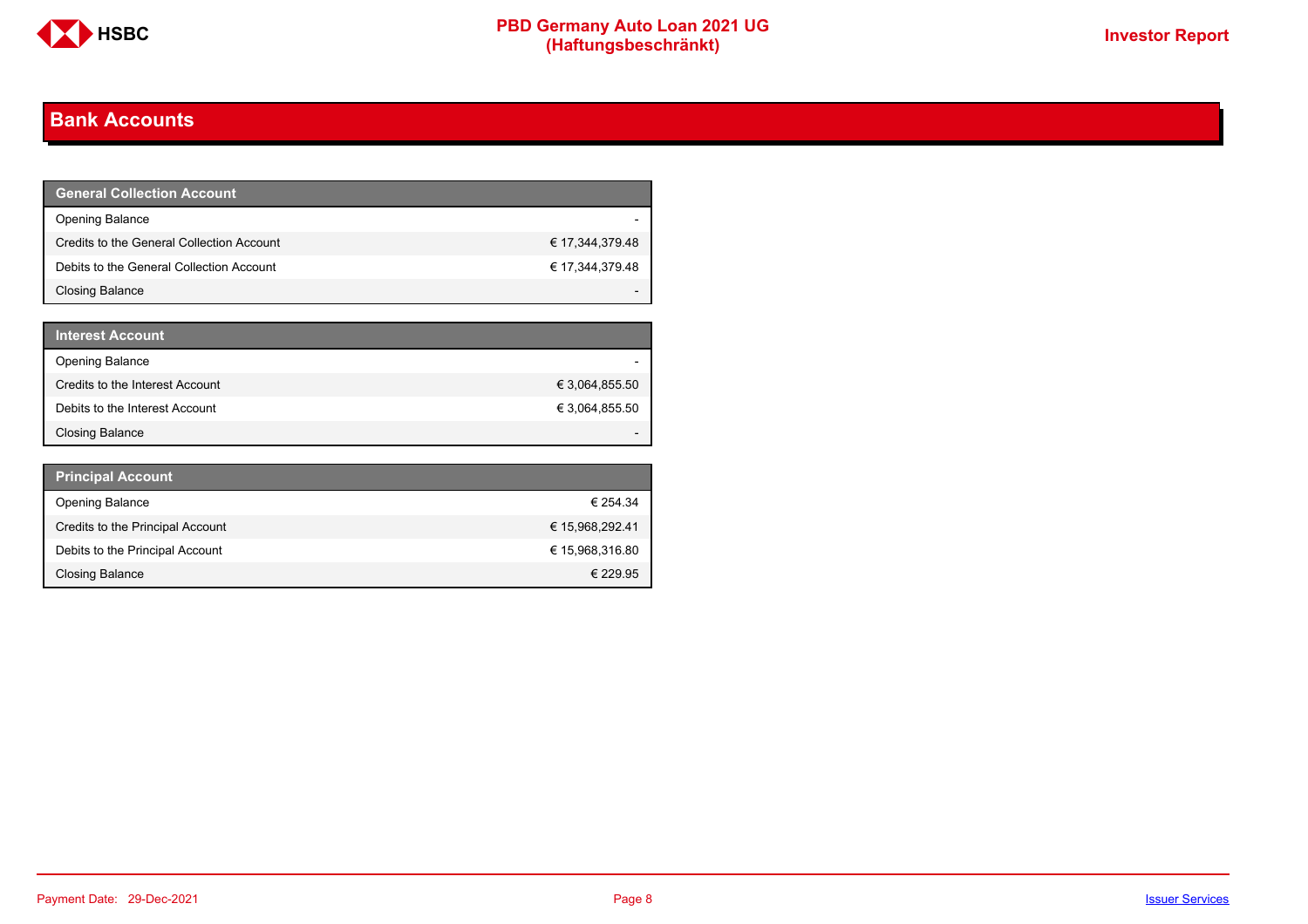

# <span id="page-8-0"></span>**Ledgers**

| <b>Principal Deficiency Ledger</b>         |             |
|--------------------------------------------|-------------|
| Opening Balance                            |             |
| Credits to the Principal Deficiency Ledger | €188,768.43 |
| Debits to the Principal Deficiency Ledger  | €188,768.43 |
| Closing Balance                            |             |

| <b>Principal Account Ledger</b>         |                |
|-----------------------------------------|----------------|
| <b>Opening Balance</b>                  | €254.34        |
| Credits to the Principal Account Ledger | €15.968.292.41 |
| Debits to the Principal Account Ledger  | €15.968.316.80 |
| <b>Closing Balance</b>                  | €229.95        |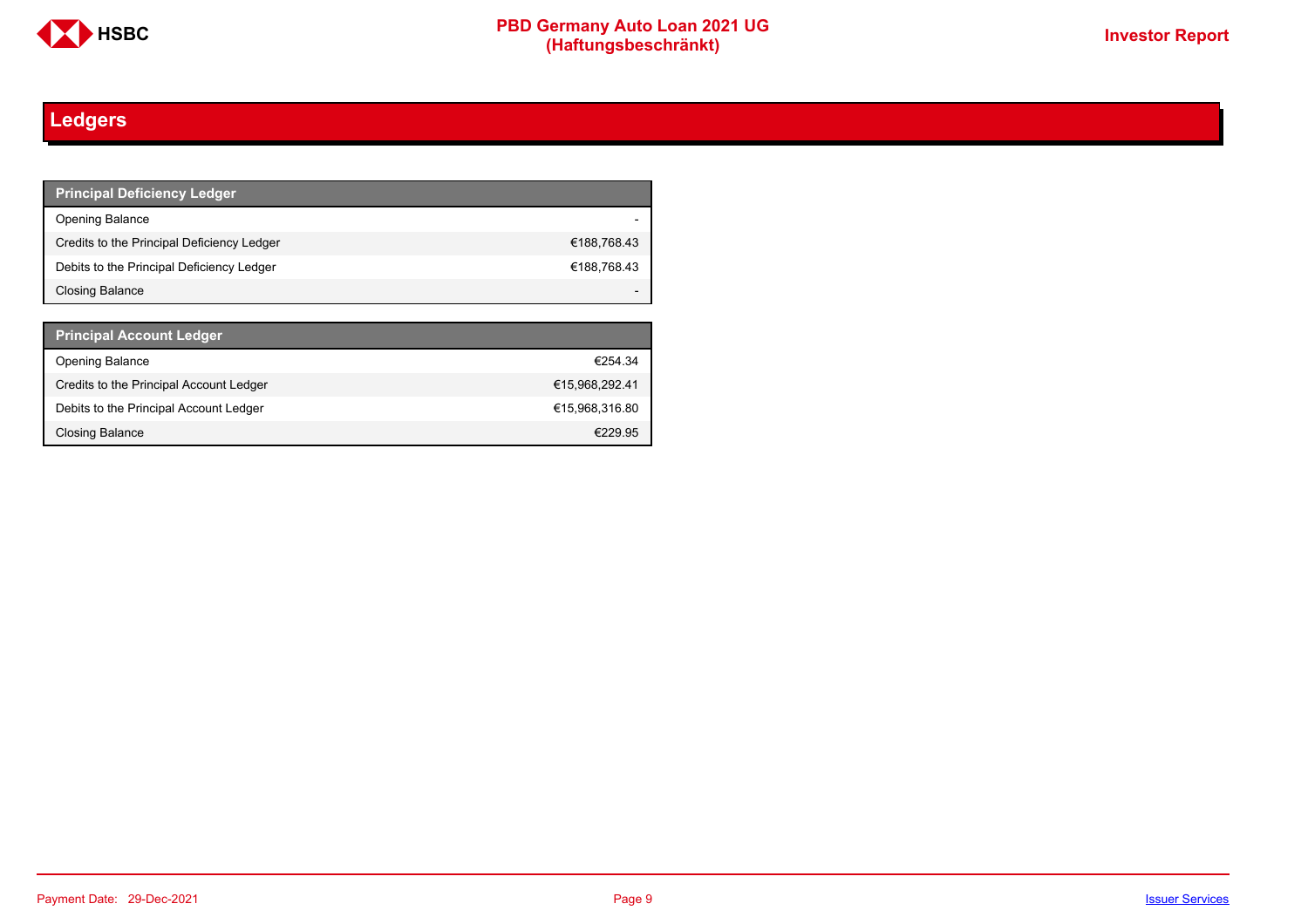

# <span id="page-9-0"></span>**Subordinated Loan**

| <b>Subordinated Loan Details</b> |               |
|----------------------------------|---------------|
| Opening Loan Balance             | €1,500,000.00 |
| Interest Due (fixed 1% p/a)      | €1,416.67     |
| <b>Total Interest Paid</b>       | €1,416.67     |
| <b>Principal Repayments</b>      |               |
| Further Sub Loan                 |               |
| <b>Closing Loan Balance</b>      | €1,500,000.00 |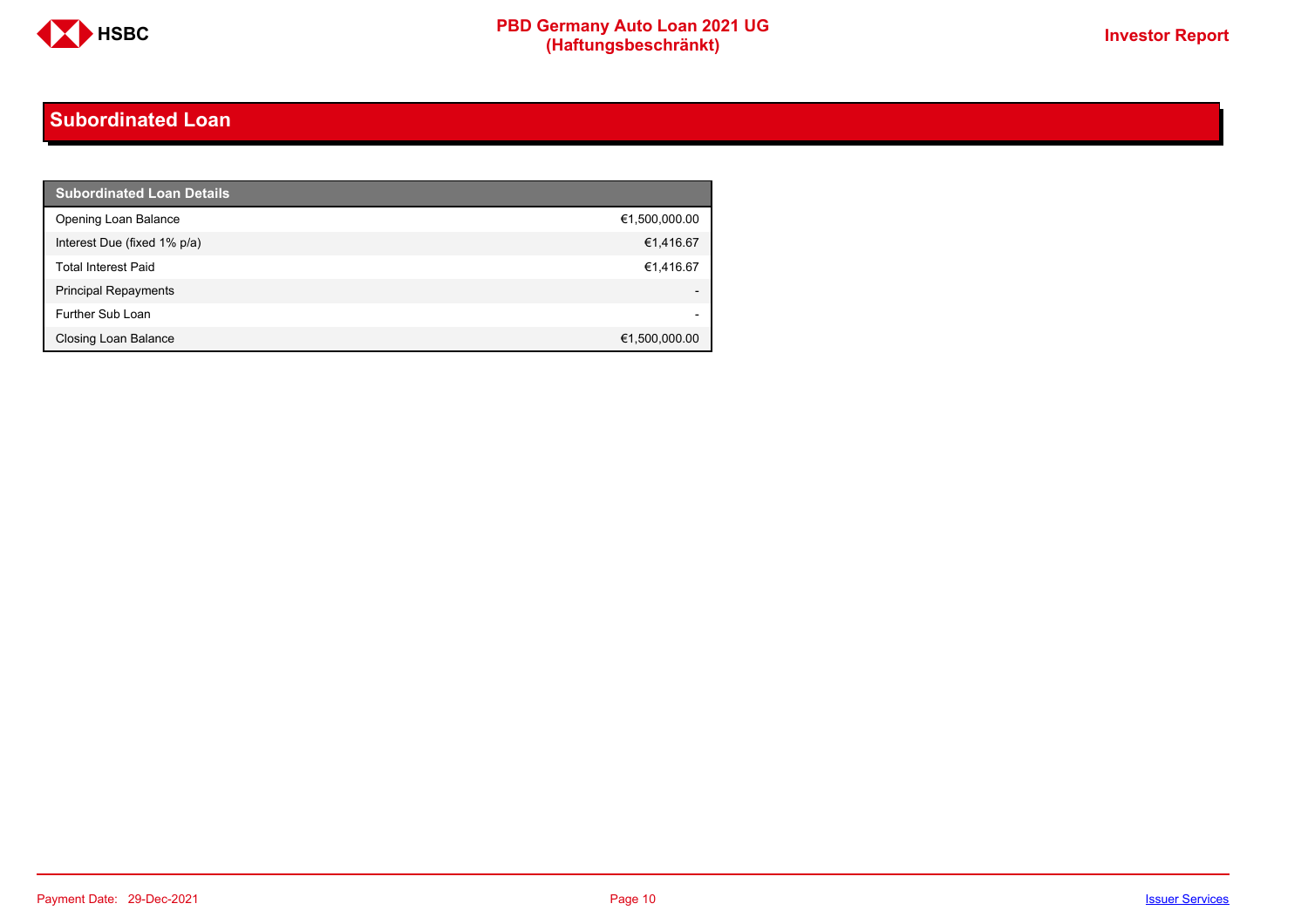

# <span id="page-10-0"></span>**Expenses Report**

| Fee Type                     | <b>Prior Shortfall</b>   | <b>Current Amount Due</b> | <b>Current Amount Paid</b> | <b>Outstanding Shortfall</b> |
|------------------------------|--------------------------|---------------------------|----------------------------|------------------------------|
| Account Bank                 | $\overline{\phantom{a}}$ | $\overline{a}$            | $\overline{a}$             |                              |
| Agent Bank                   | $\sim$                   | $\sim$                    | $\sim$                     | $\sim$                       |
| Arranger                     | $\overline{\phantom{a}}$ | $\overline{\phantom{a}}$  | $\overline{\phantom{a}}$   | $\overline{\phantom{a}}$     |
| Auditors                     | $\sim$                   | $\overline{\phantom{a}}$  | $\sim$                     | $\overline{\phantom{a}}$     |
| Back-Up Servicer             | $\overline{\phantom{0}}$ | $\overline{\phantom{0}}$  | $\overline{\phantom{a}}$   | $\overline{\phantom{0}}$     |
| Back-Up Servicer Facilitator | $\overline{\phantom{a}}$ | $\overline{\phantom{a}}$  | $\overline{\phantom{a}}$   |                              |
| <b>Calculation Agent</b>     | $\overline{\phantom{a}}$ | $\overline{\phantom{a}}$  | $\overline{\phantom{a}}$   | $\overline{\phantom{a}}$     |
| Corporate Administrator      | $\overline{\phantom{a}}$ | $\overline{\phantom{a}}$  | $\sim$                     | $\overline{\phantom{a}}$     |
| Data Trustee                 | $\overline{\phantom{a}}$ | $\overline{\phantom{a}}$  | $\overline{\phantom{a}}$   | $\overline{\phantom{a}}$     |
| Legal Advisers               | $\sim$                   | $\sim$                    | $\sim$                     | $\sim$                       |
| <b>Listing Agent</b>         |                          |                           |                            |                              |
| Other Amounts                |                          |                           |                            |                              |
| Paying Agent                 | $\overline{\phantom{a}}$ | $\blacksquare$            | $\overline{\phantom{a}}$   | $\overline{\phantom{a}}$     |
| Rating Agencies              | $\overline{\phantom{a}}$ | $\overline{\phantom{a}}$  | $\sim$                     | $\overline{\phantom{a}}$     |
| Reporting Agent              | $\overline{\phantom{a}}$ | $\sim$                    | $\overline{\phantom{a}}$   | $\overline{\phantom{a}}$     |
| <b>Security Trustee</b>      | $\sim$                   | $\sim$                    | $\sim$                     | $\overline{\phantom{a}}$     |
| Servicer                     | $\overline{\phantom{a}}$ | €134,074.94               | €134,074.94                |                              |
| Settlement Agent             |                          |                           |                            |                              |
| Tax                          | $\overline{\phantom{a}}$ | $\overline{\phantom{a}}$  | $\overline{\phantom{a}}$   | $\overline{\phantom{a}}$     |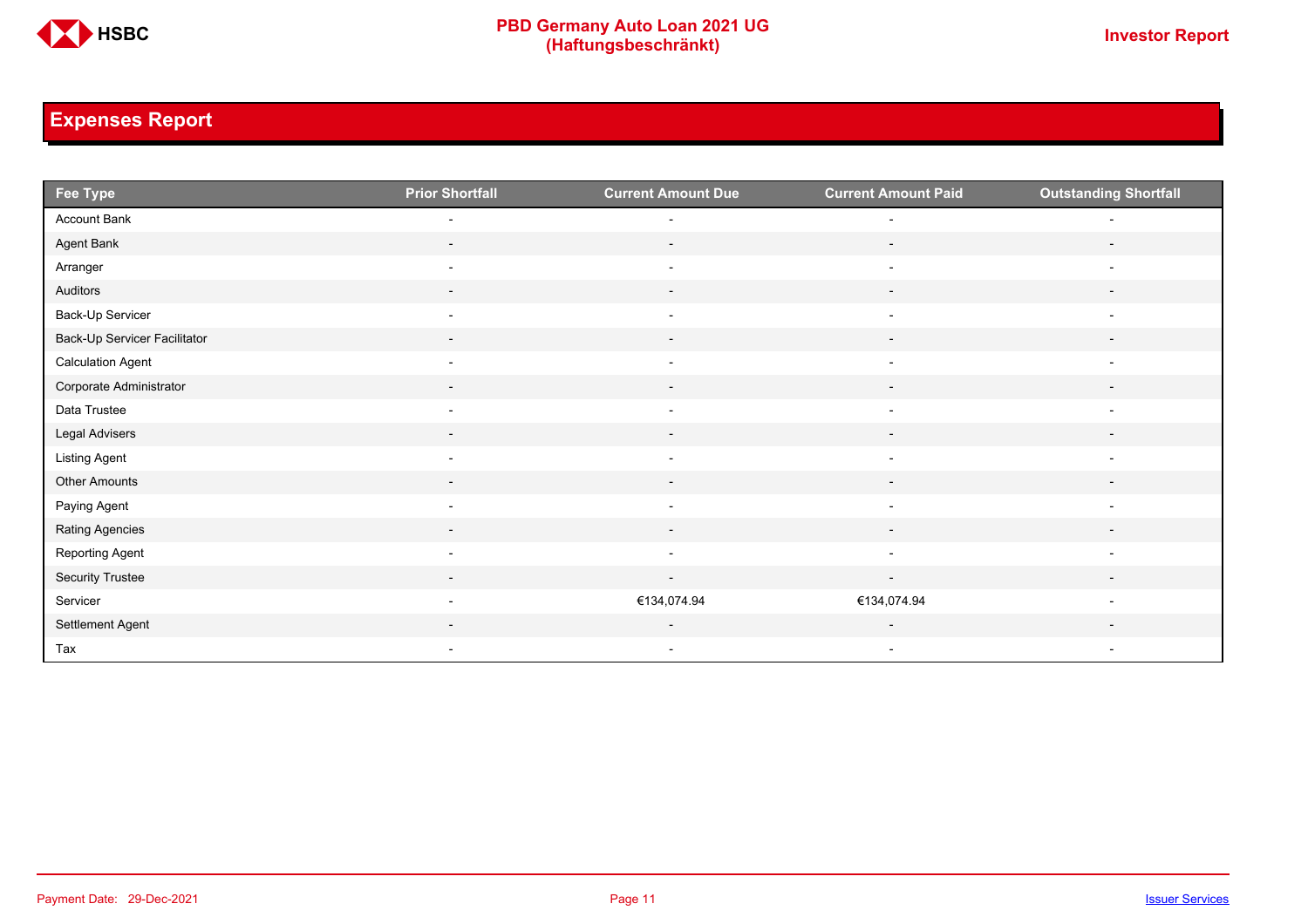

# <span id="page-11-0"></span>**Available Distribution Amounts**

| <b>Available Collections</b>       |                 |
|------------------------------------|-----------------|
| (a) All cash collections           | € 16,840,985.83 |
| (b) Any Deemed Collections         | € 344,773.46    |
| (c) Any and all Recoveries         | € 158,620.19    |
| <b>Total Available Collections</b> | € 17,344,379.48 |

| Available Interest Collections <b>\</b>                            |              |
|--------------------------------------------------------------------|--------------|
| The Available Collections less the Available Principal Collections | 1.564.855.50 |

| <b>Available Interest Amount</b>                                                 |                          |
|----------------------------------------------------------------------------------|--------------------------|
| (a) The Available Interest Collections                                           | € 1,564,855.50           |
| (b) The amount standing to the credit of the General Reserve Account             | € 1,500,000.00           |
| (c) Any interest earned (if any) in respect of the Accounts                      |                          |
| (d) With respect to the First Payment Date, The issue price of the Class A Notes | $\overline{\phantom{0}}$ |
| <b>Total Available Interest Amount</b>                                           | € 3,064,855.50           |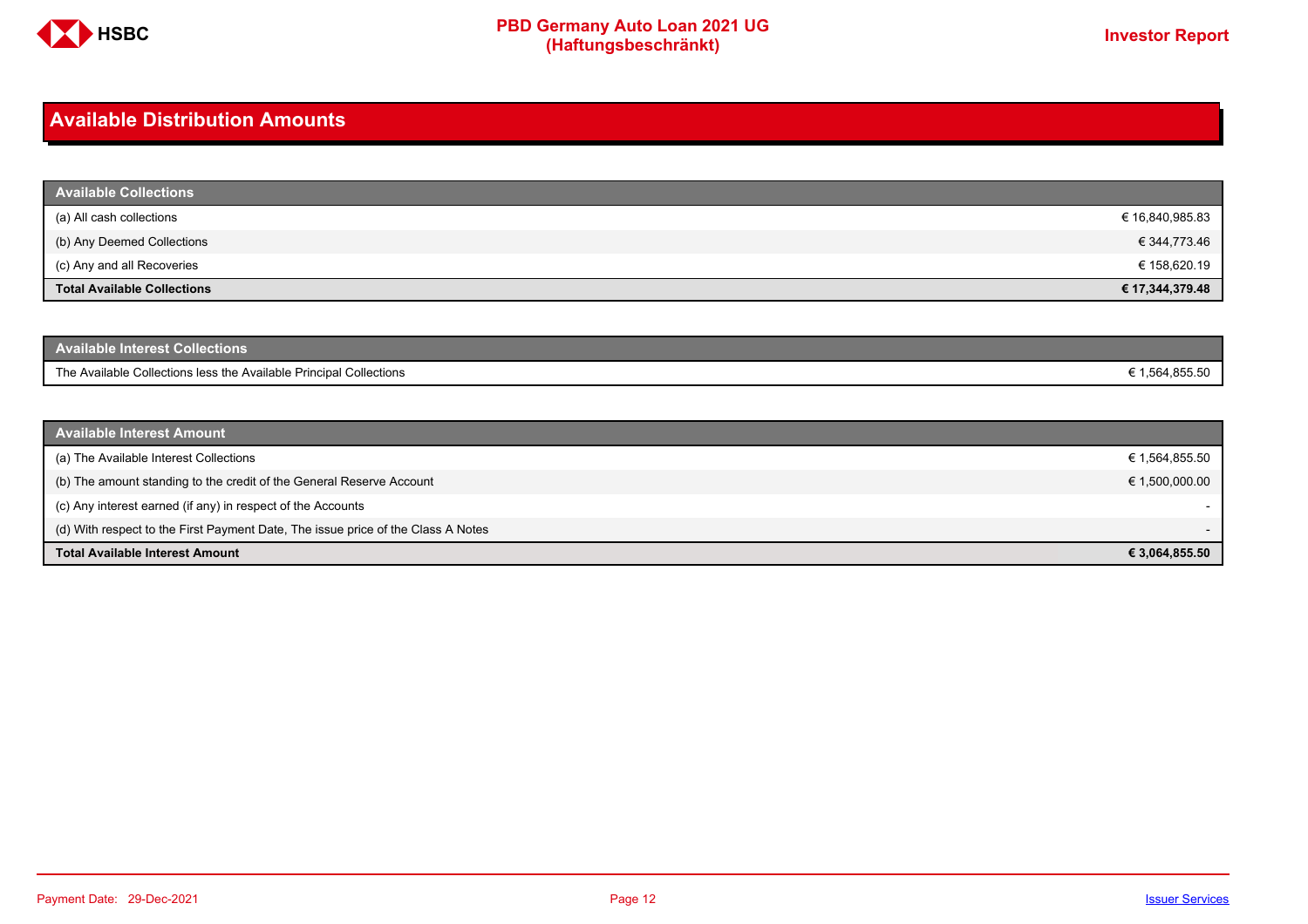

# <span id="page-12-0"></span>**Pre-Enforcement Priority of Payments**

| <b>Interest Priority of Payments</b>                                                                                                   | <b>Amounts Paid</b> | <b>Available Funds</b> |
|----------------------------------------------------------------------------------------------------------------------------------------|---------------------|------------------------|
|                                                                                                                                        |                     | € 3,064,855.50         |
| (a) first, to pay the Issuer Expenses and any Issuer Expenses Arrears                                                                  | € 134.074.94        | € 2,930,780.56         |
| (b) second, to pay, pari passu and on a pro rata basis, the Class A Notes Interest Amount                                              | € 141.650.00        | € 2,789,130.56         |
| (c) third, to transfer to the General Reserve Account for the balance to be equal to the Reserve Required Amount                       | € 1,500,000.00      | € 1,289,130.56         |
| (d) fourth, transfer to the Principal Account to reduce any Principal Deficiency Ledger to zero                                        | € 188.768.43        | € 1,100,362.13         |
| (e) fifth, to pay, pari passu and on a pro rata basis, the Class B Notes Interest Amount and Class B Interest Arrears                  | € 34.281.72         | € 1,066,080.41         |
| (f) sixth, to pay the Subordinated Loan Provider, first, Interest, and thereafter Principal (General Reserve Required Decrease Amount) | € 1.416.67          | € 1.064.663.74         |
| (g) seventh, to pay the remaining Available Interest Amount to the Seller                                                              | € 1,064,663.74      |                        |
| <b>Total Distribution Amount</b>                                                                                                       | € 3,064,855.50      |                        |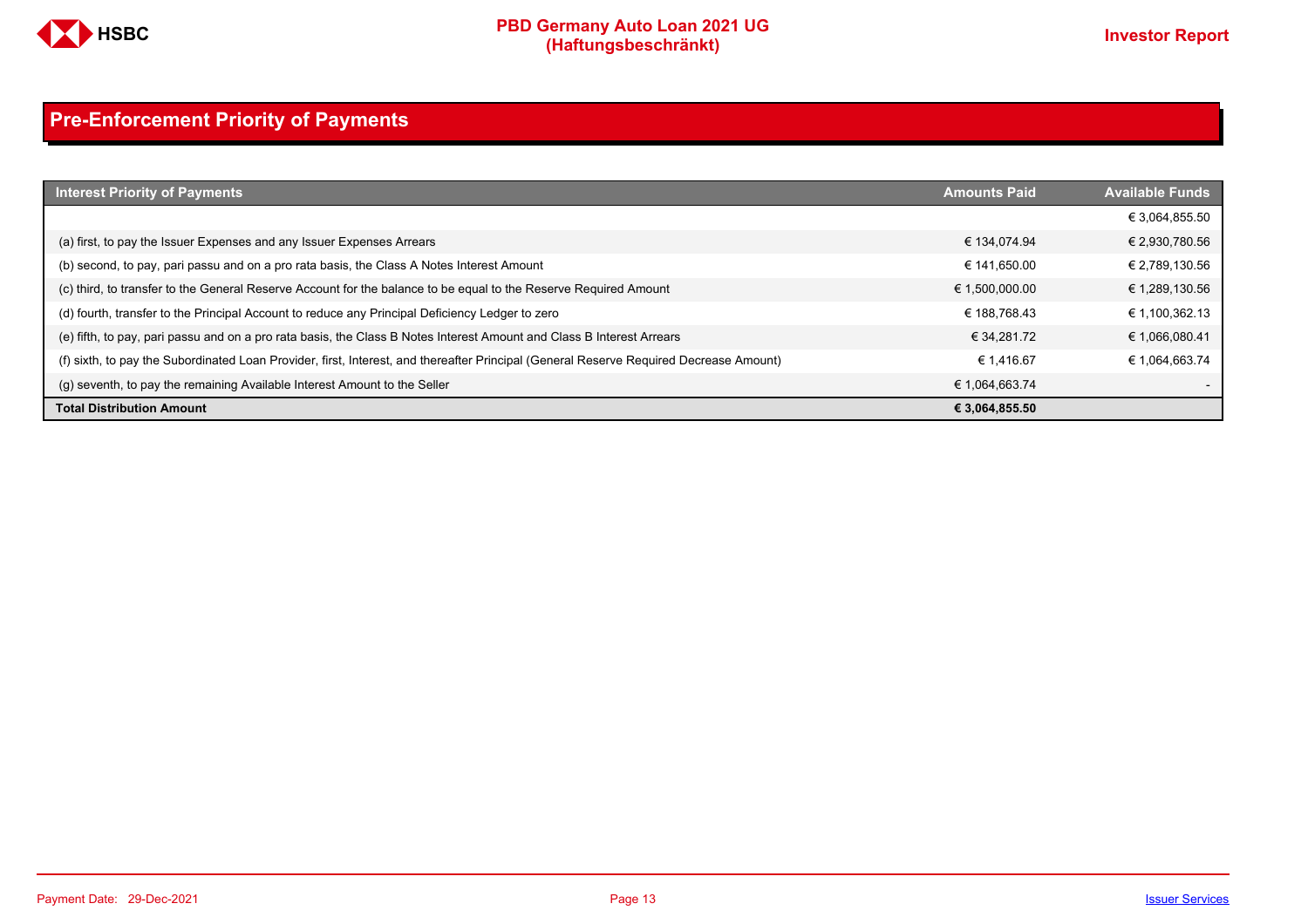

# <span id="page-13-0"></span>**Available Distribution Amounts**

| <b>Available Principal Collections</b>                           |                 |
|------------------------------------------------------------------|-----------------|
| (a) Scheduled Principal                                          | € 12,274,364.30 |
| (b) Unscheduled Principal                                        | € 3,131,715.52  |
| (c) Deemed Collections less Deemed Collection Interest Component | € 373,444.16    |
| <b>Total Available Principal Collections</b>                     | € 15,779,523.98 |

| <b>Available Principal Amount</b>                                                    |                          |
|--------------------------------------------------------------------------------------|--------------------------|
| (a) All Principal Collections                                                        | € 15,779,523.98          |
| (b) The remaining balance standing to the credit of the Principal Account (if any)   | € 254.34                 |
| (c) all amounts to be transferred from the Interest Account to the Principal Account | € 188.768.43             |
| (d) The Further Notes Amount                                                         | $\overline{\phantom{a}}$ |
| (e) Any amounts credited to the Principal Account Ledger                             |                          |
| <b>Total Available Principal Amount</b>                                              | € 15,968,546.75          |

| <b>Maximum Receivables Purchase Amount</b>                                               |                  |
|------------------------------------------------------------------------------------------|------------------|
| (a) the difference between:                                                              |                  |
| (i) The Aggegate Outstanding Note Principal Amount                                       | € 536,300,000.00 |
| minus                                                                                    |                  |
| (ii) the Aggregate Outstanding Principal Amount on the last day of the Collection Period | € 520,331,453.25 |
| (b) The Available Principal Amount, less Additional Purchased Receivables                | € 15,968,546.75  |
| Maximum Receivables Purchase Amount (the lesser of (a) and (b) above)                    | € 15,968,546.75  |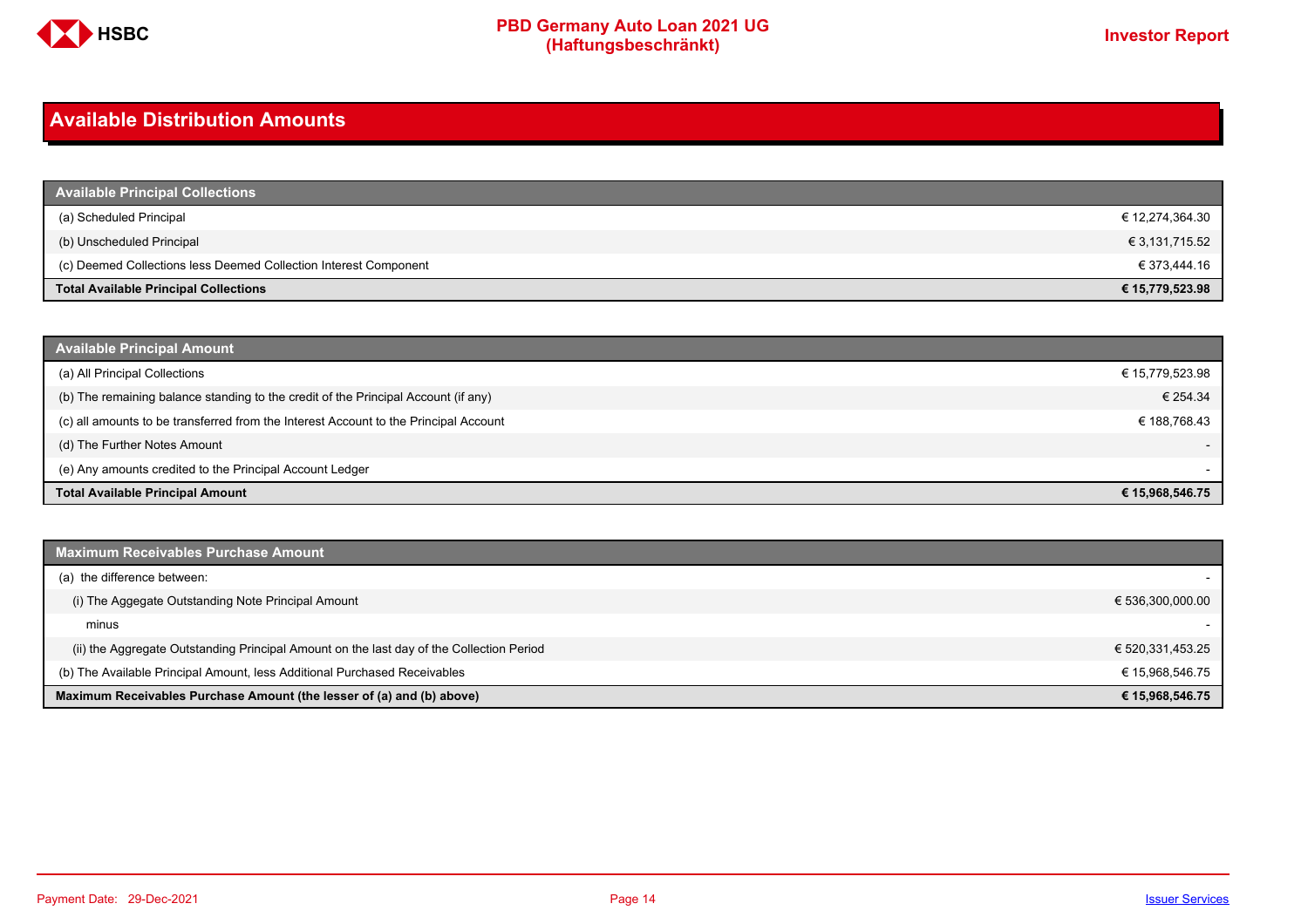

# <span id="page-14-0"></span>**Pre-Enforcement Priority of Payments**

| <b>Principal Priority of Payments</b>                                                                               | <b>Amounts Paid</b>      | <b>Available Funds</b> |
|---------------------------------------------------------------------------------------------------------------------|--------------------------|------------------------|
|                                                                                                                     |                          | € 15,968,546.75        |
| (a) first, to pay the Seller the Principal Component Purchase Price                                                 | € 15,968,316.80          | € 229.95               |
| (b) second, during the Revolving Period, to pay any amounts up to the Maximum Principal Account Ledger Amount       | € 229.95                 |                        |
| (c) third, on each Payment Date, to pay, pari passu and on a pro rata basis, the Class A Notes Amortisation Amount  | $\overline{\phantom{0}}$ |                        |
| (d) fourth, on each Payment Date, to pay, pari passu and on a pro rata basis, the Class B Notes Amortisation Amount | $\overline{\phantom{a}}$ |                        |
| <b>Total Distribution Amount</b>                                                                                    | € 15,968,546.75          |                        |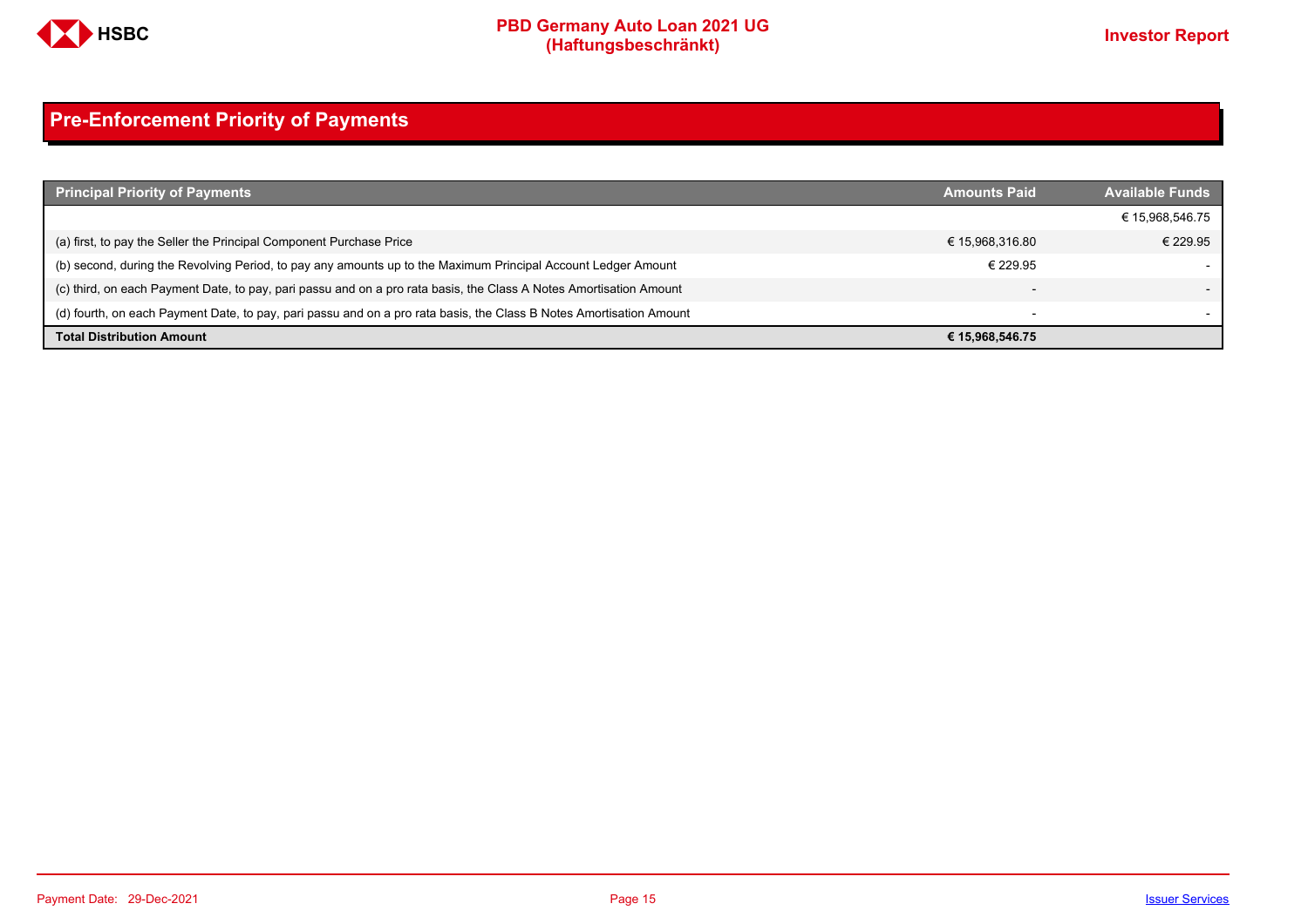

# <span id="page-15-0"></span>**Triggers & Events**

| <b>Transaction Events Summary</b> |    |
|-----------------------------------|----|
|                                   |    |
| Seller Event                      | No |
|                                   |    |
| Servicer Termination Event        | No |
|                                   |    |
| <b>Notification Event</b>         | No |
|                                   |    |
| <b>Issuer Event of Default</b>    | No |
|                                   |    |
| <b>Amortisation Event</b>         | No |
|                                   |    |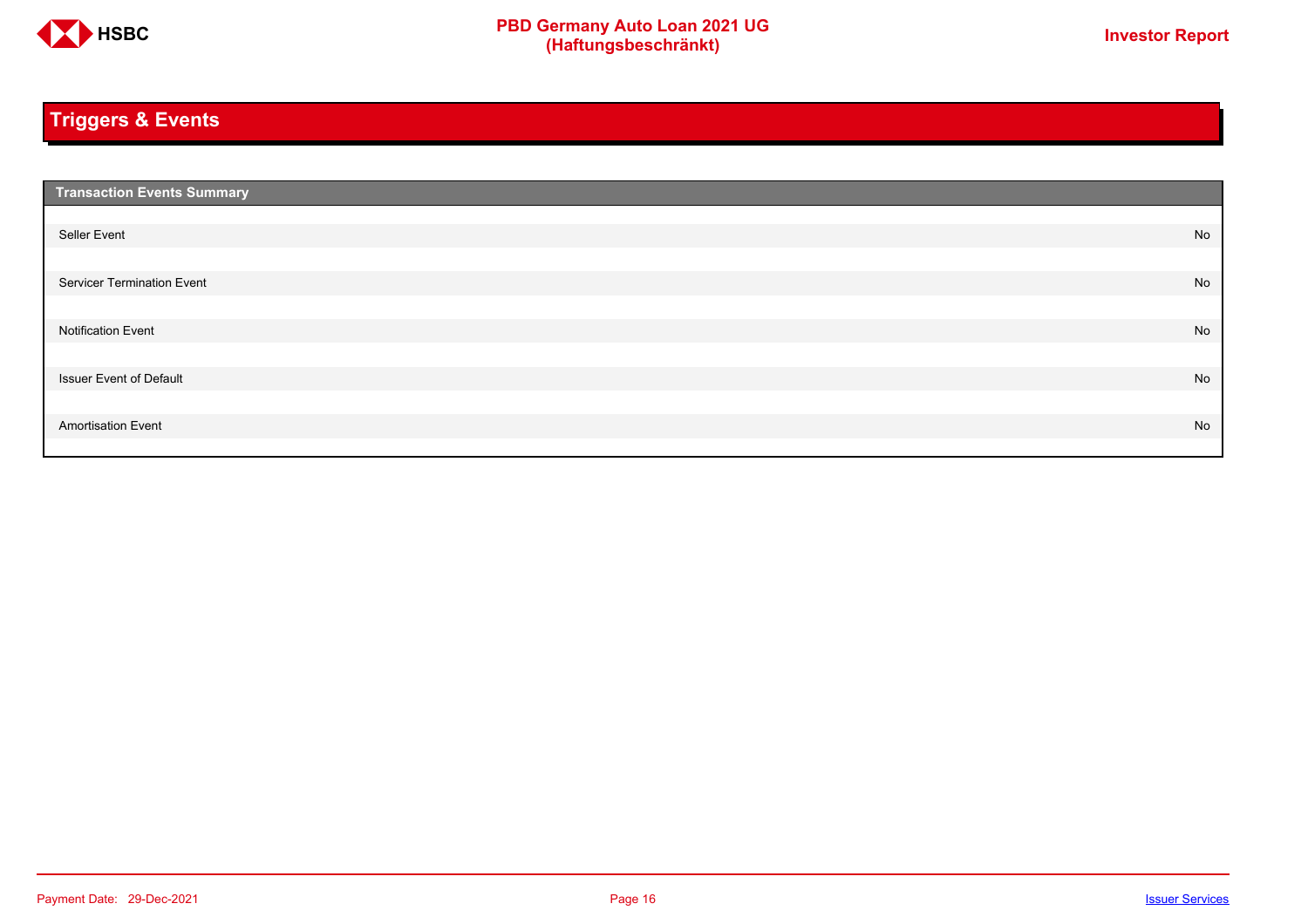

# <span id="page-16-0"></span>**Counterparty Ratings**

|                                                       |                          |        | Long Term      |        |             | <b>Short Term</b> |               |               |
|-------------------------------------------------------|--------------------------|--------|----------------|--------|-------------|-------------------|---------------|---------------|
| <b>Counterparty</b>                                   | <b>Counterparty Role</b> | Agency | <b>Trigger</b> | Rating |             | Status Trigger    | <b>Rating</b> | <b>Status</b> |
| Elavon Financial Services Designated Activity Company | <b>Account Bank</b>      | Fitch  |                | AA-    | Pass        | F1                | $F1+$         | Pass          |
| Elavon Financial Services Designated Activity Company | <b>Account Bank</b>      | Moodys | A2             | АаЗ    | <b>Pass</b> | $P-1$             | P-1           | Pass          |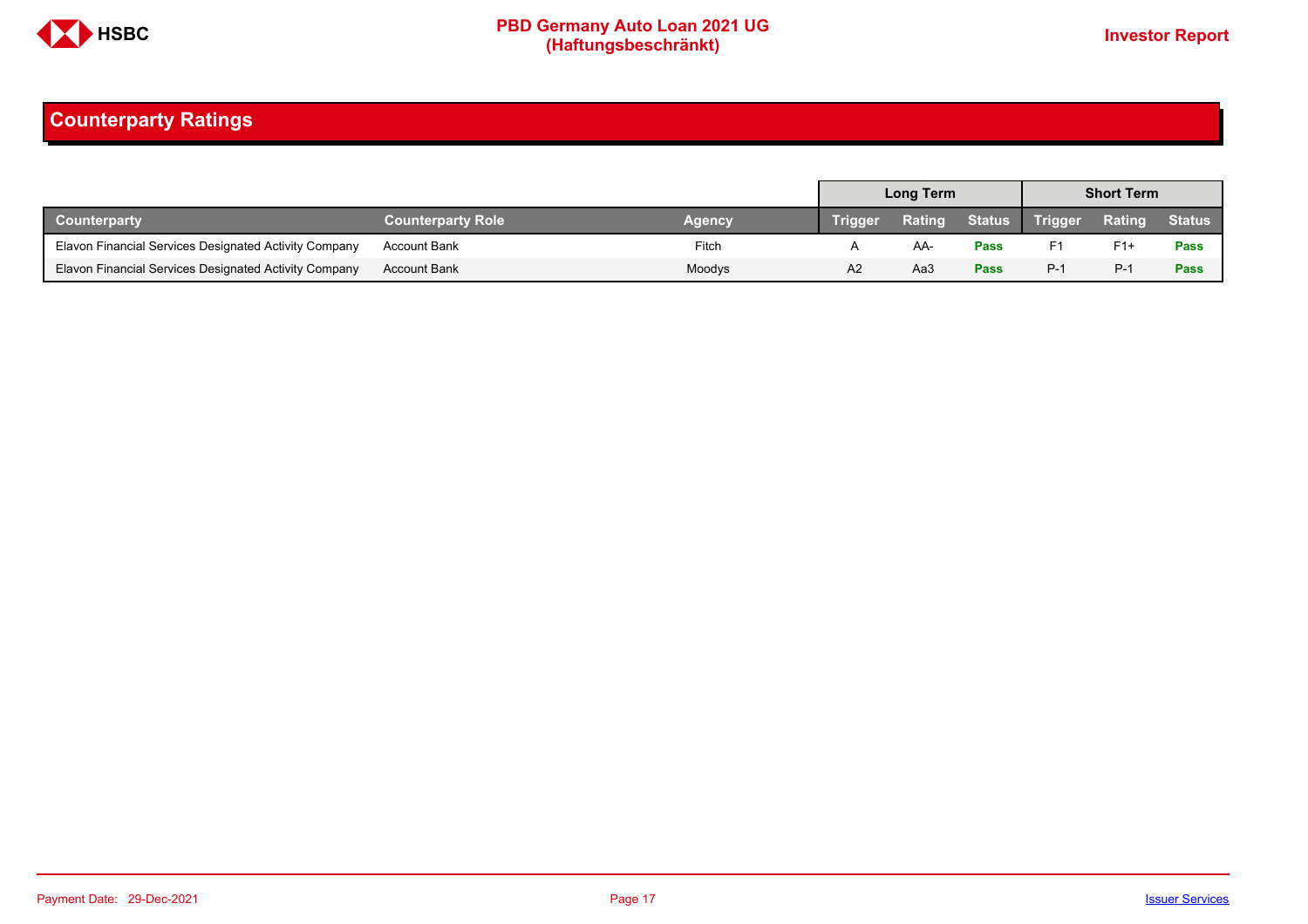

# <span id="page-17-0"></span>**Portfolio Summary**

| <b>Portfolio Statistics - Performing Receivables</b> |            |
|------------------------------------------------------|------------|
| Top 1 Customer                                       | 0.03%      |
| Top 10 Customers                                     | 0.25%      |
| Top 20 Customers                                     | 0.45%      |
| Average Balance per Customer                         | €11,035.88 |
| Weighted Average Discounted Interest Rate            | 3.35%      |
| Weighted Average OLTV                                | 84.14%     |
| Weighted Average Original Term (Months)              | 50.02      |
| Weighted Average RemainingTerm (Months)              | 32.59      |
| Weighted Average Seasoning (Months)                  | 17.43      |
| <b>Balloon Amount</b>                                | 40.96%     |

| <b>Loan Portfolio</b>                                                |                              |                  |
|----------------------------------------------------------------------|------------------------------|------------------|
| Principal Opening Balance of performing and delinquent receivables : | Principal                    | € 536,299,745.66 |
|                                                                      | <b>Number of Contracts</b>   | 48,320           |
| <b>Principal Receipts:</b>                                           | <b>Principal Scheduled</b>   | € 12,279,982.57  |
|                                                                      | <b>Principal Unscheduled</b> | € 3,121,185.74   |
| Principal Opening Balance of repurchased receivables:                | Principal                    | € 378,355.67     |
|                                                                      | <b>Number of Contracts</b>   | 737              |
| Losses (default amount):                                             | Principal                    | € 188,768.43     |
|                                                                      | <b>Number of Contracts</b>   | 16               |
| Principal Closing Balance:                                           | Principal                    | € 520,331,453.25 |
|                                                                      | <b>Number of Contracts</b>   | 47,583           |
| <b>Additional Receivables:</b>                                       | Principal                    | 15,968,316.8     |
|                                                                      | <b>Number of Contracts</b>   | 1,078            |
| Principal Closing Balance plus Additional Receivables                | Principal                    | 536,299,770.05   |
|                                                                      | <b>Number of Contracts</b>   | 48,661           |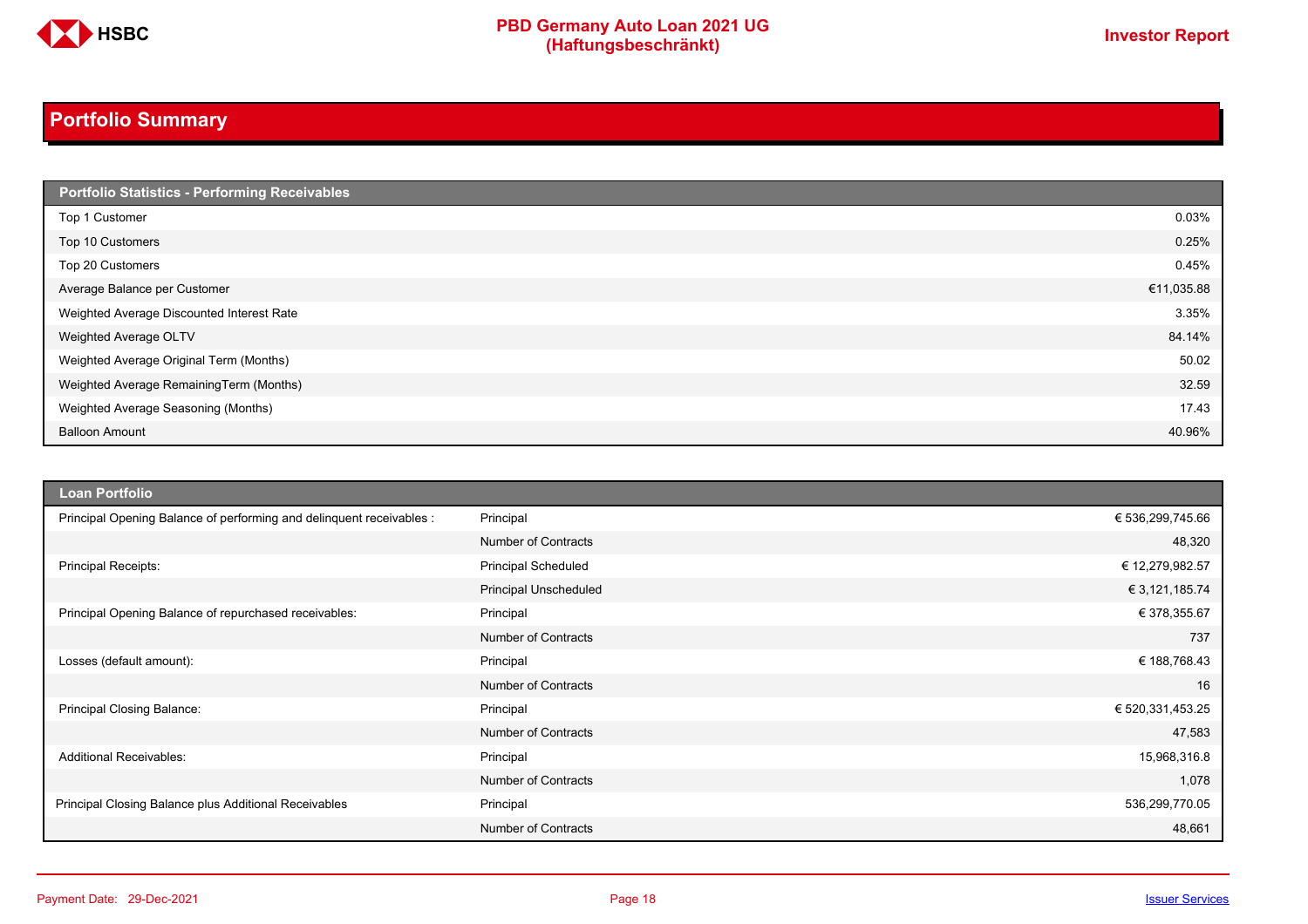

# **Portfolio Summary**

| <b>Performance Summary - Defaulted Receivables</b> | <b>Total</b> |
|----------------------------------------------------|--------------|
| <b>Current Defaulted Receivables</b>               | € 188,768.43 |
| Number of current Defaulted Receivables            | 16           |
| <b>Cumulative Defaulted Receivables</b>            | € 724,098.01 |
| Number of Cumulative Defaulted Receivables         | 65           |
| <b>Current Recoveries</b>                          | € 158,620.19 |
| Number of Current Recoveries                       | 17           |
| <b>Cumulative Recoveries</b>                       | € 374,074.92 |
| Number of Cumulative Recoveries                    | 43           |
| Net Cumulative Losses under Defaulted Receivables  | € 350,023.09 |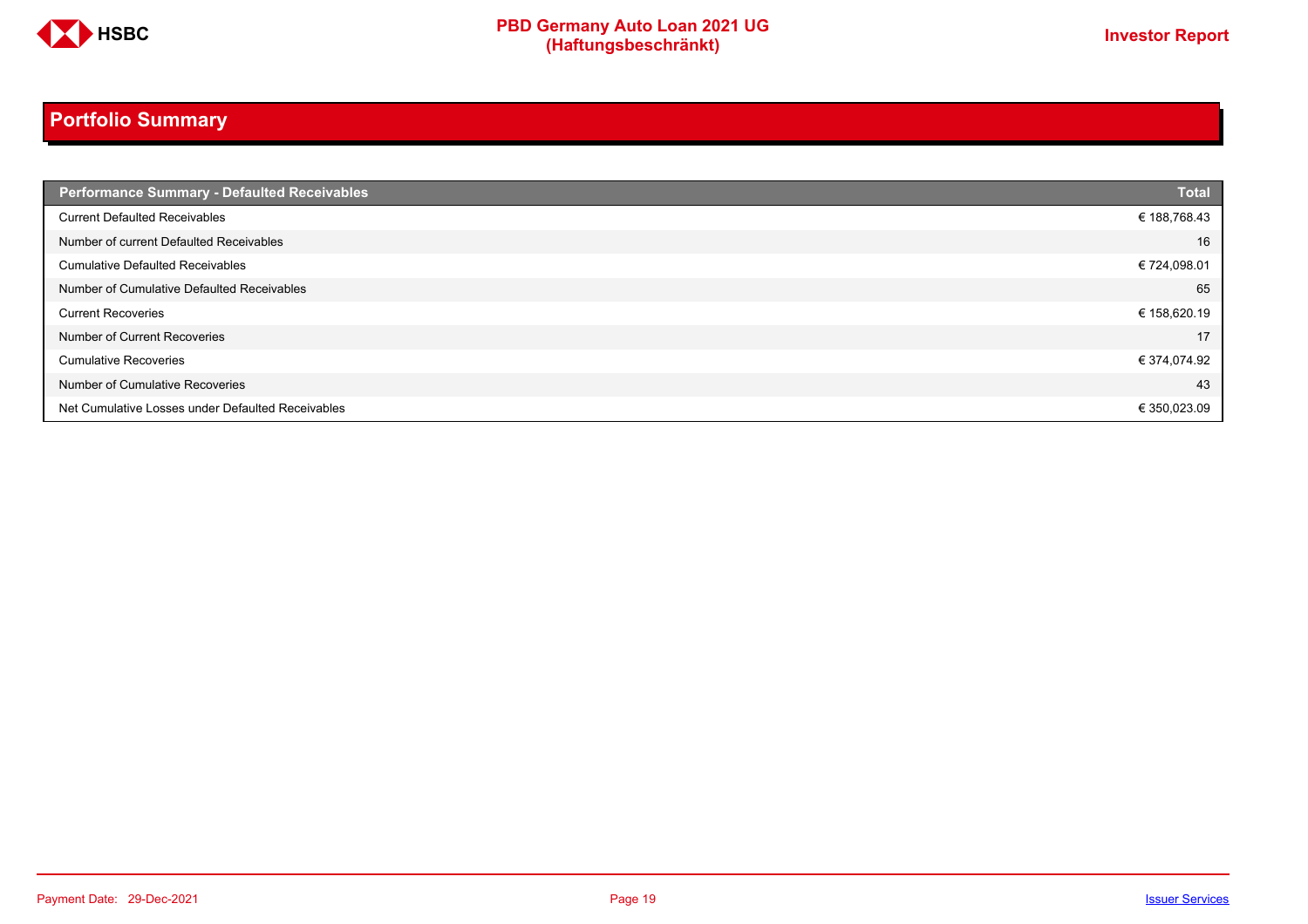

# **Portfolio Summary**

| <b>Performance Summary - Loan Performance</b> | <b>Trigger Breached</b> | <b>Trigger</b>           | <b>Current Month</b> |
|-----------------------------------------------|-------------------------|--------------------------|----------------------|
| <b>Performance Ratios:</b>                    |                         |                          |                      |
| Constant Prepayment Rate (CPR)                |                         | $\overline{\phantom{0}}$ | 6.94%                |
| <b>Cumulative Default Ratio</b>               | N                       | 2.00%                    |                      |
| Average Delinquency Ratio                     | N                       | 4.00%                    | 0.92%                |
| <b>Principal Deficiency Shortfall</b>         |                         | $\overline{\phantom{0}}$ |                      |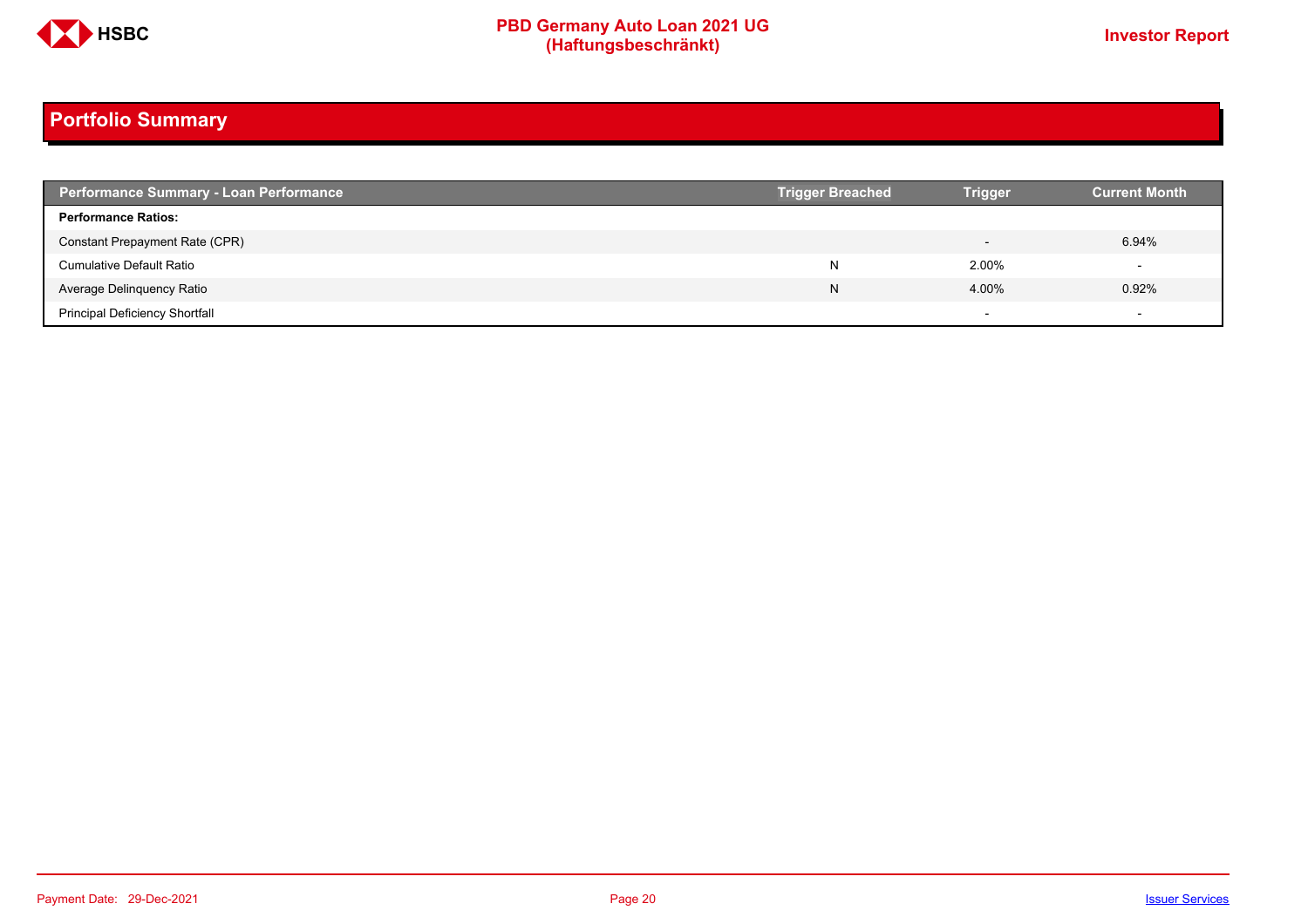

# <span id="page-20-0"></span>**Portfolio Concentration**

| <b>Concentration Limits</b>                                                                                                                                                                                                                                                                                                                                                                                                              | <b>Limit</b> | <b>Breached?</b> | <b>Actual</b><br>Amount | % of Total |
|------------------------------------------------------------------------------------------------------------------------------------------------------------------------------------------------------------------------------------------------------------------------------------------------------------------------------------------------------------------------------------------------------------------------------------------|--------------|------------------|-------------------------|------------|
| (a) the aggregate Outstanding Principal Amount of all Purchased Receivables that are Performing Receivables - as of such Subsequent<br>Purchase Date and taking into account all Additional Receivables to be purchased on such Subsequent Purchase Date:                                                                                                                                                                                |              |                  |                         |            |
| (i) which derive from Auto Loan Contracts in respect of Balloon Loans entered into with a Commercial Debtor does not exceed 35% of the<br>aggregate Outstanding Principal Amount of all Purchased Receivables that are Performing Receivables, taking into account those Additional                                                                                                                                                      | 35%          | N                | €154,214,743.54         | 28.76%     |
| <b>Receivables</b>                                                                                                                                                                                                                                                                                                                                                                                                                       |              |                  |                         |            |
| (ii) which derive from Auto Loan Contracts entered into with a Commercial Debtor does not exceed 45% of the aggregate Outstanding<br>Principal Amount of all Purchased Receivables that are Performing Receivables, taking into account those Additional Receivables                                                                                                                                                                     | 45%          | N                | €224,829,973.61         | 41.92%     |
| (iii) which derive from Auto Loan Contracts in respect of Balloon Loans does not exceed 85% of the aggregate Outstanding Principal<br>Amount of all Purchased Receivables that are Performing Receivables, taking into account those Additional Receivables                                                                                                                                                                              | 85%          | N                | €388,635,819.68         | 72.47%     |
| (iv) which derive from Auto Loan Contracts entered into to purchase Used Cars does not exceed 35% of the aggregate Outstanding                                                                                                                                                                                                                                                                                                           |              |                  |                         |            |
| Principal Amount of all Purchased Receivables that are Performing Receivables, taking into account those Additional Receivables; and                                                                                                                                                                                                                                                                                                     | 35%          | N                | €187,699,574.16         | 35.00%     |
| (v) which are owed by the same Debtor does not exceed 0.05% of the aggregate Outstanding Principal Amount of all Purchased<br>Receivables that are Performing Receivables, taking into account those Additional Receivables                                                                                                                                                                                                              | 0.05%        | N                | €150.012.03             | 0.03%      |
| (b) the aggregate of the Balloon Amounts in respect of all Purchased Receivables that are Performing Receivables as of such date, taking into                                                                                                                                                                                                                                                                                            |              |                  |                         |            |
| account all Additional Receivables to be purchased on such Subsequent Purchase Date, is less than 60% of the aggregate Outstanding<br>Principal Amount of all Purchased Receivables that are Performing Receivables, taking into account those Additional Receivables                                                                                                                                                                    | 60%          | N                | €219,688,064.66         | 40.96%     |
| (c) the average remaining term of the Auto Loan Contracts from which the Performing Receivables that are Performing Receivables arise.<br>taking into account all Additional Receivables to be purchased on such Subsequent Purchase Date, weighted by the Outstanding Principal<br>Amount of the Performing Receivables that are Performing Receivables, taking into account those Additional Receivables, does not exceed 46<br>months | 46           | N                | 32.59                   |            |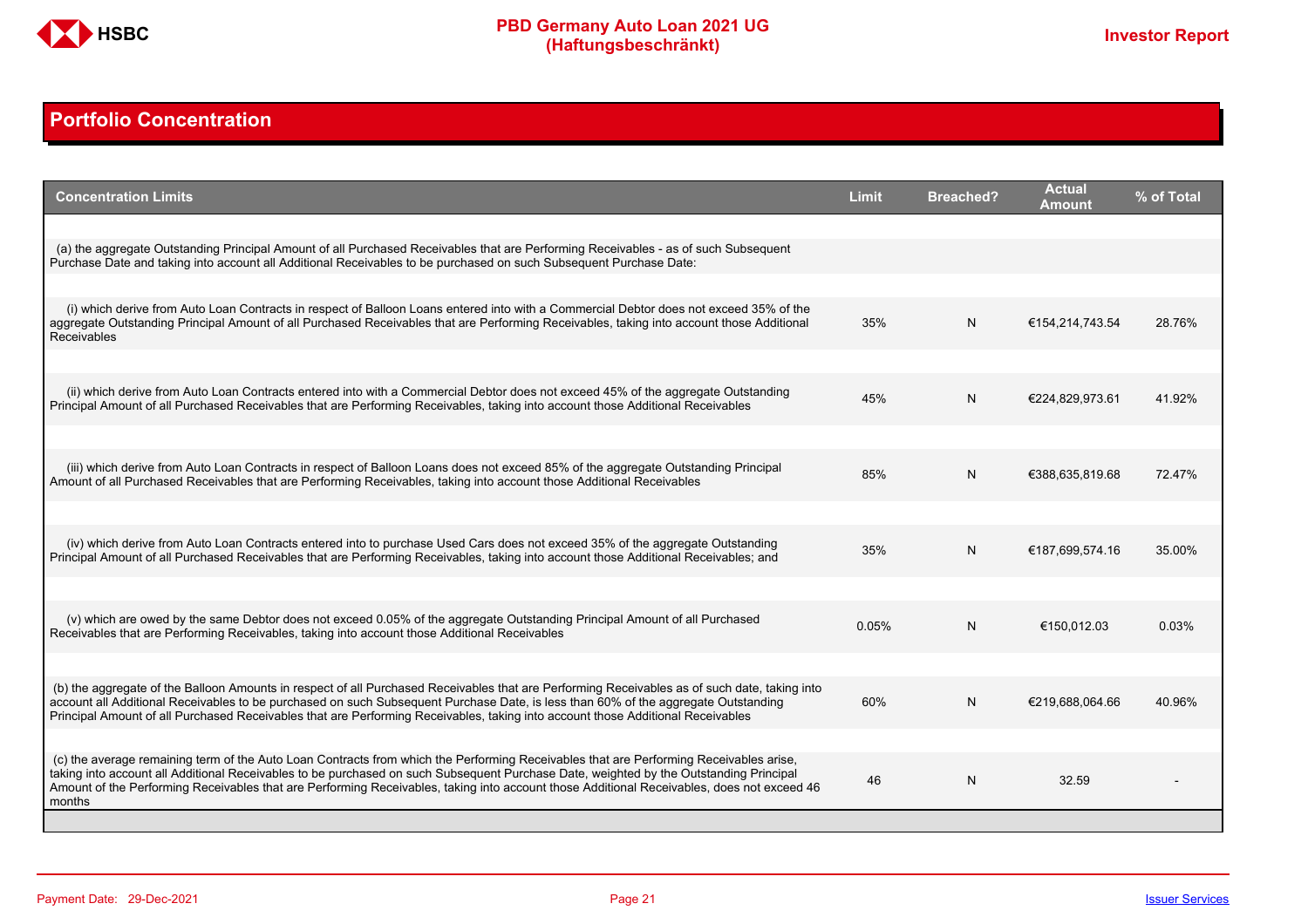

# <span id="page-21-0"></span>**Balance Sheet**

| <b>Assets</b>                            |                          | <b>Liabilities</b>                  |                 |
|------------------------------------------|--------------------------|-------------------------------------|-----------------|
| <b>Principal Outstanding Balance</b>     |                          | <b>Principal Amount Outstanding</b> |                 |
| <b>Performing Receivables</b>            | €520,331,453.25          | Class A Notes                       | €500,000,000.00 |
| <b>Additional Receivables</b>            | €15,968,316.80           | Class B Notes                       | €36,300,000.00  |
| <b>Net Outstanding Receivable Amount</b> | €536,299,770.05          | <b>Notes</b>                        | €536,300,000.00 |
|                                          |                          |                                     |                 |
| Reserves                                 |                          | Liabilities                         |                 |
| General Reserve Account                  | €1,500,000.00            | <b>General Reserve Liability</b>    | €1,500,000.00   |
| <b>General Collection Account</b>        | $\overline{\phantom{a}}$ | <b>General Collection Liability</b> |                 |
| Interest Account                         | $\overline{\phantom{a}}$ | Interest Account                    |                 |
| Principal Account                        | €229.95                  |                                     |                 |
| <b>Total Assets</b>                      | €537,800,000.00          | <b>Principal Account Ledger</b>     | €537,800,000.00 |

| <b>Liabilities</b>                  |                 |
|-------------------------------------|-----------------|
| <b>Principal Amount Outstanding</b> |                 |
| Class A Notes                       | €500,000,000.00 |
| Class B Notes                       | €36,300,000.00  |
| <b>Notes</b>                        | €536,300,000.00 |
|                                     |                 |
| <b>Liabilities</b>                  |                 |
| General Reserve Liability           | €1,500,000.00   |
| <b>General Collection Liability</b> |                 |
| <b>Interest Account</b>             |                 |
|                                     |                 |
| <b>Principal Account Ledger</b>     | €537,800,000.00 |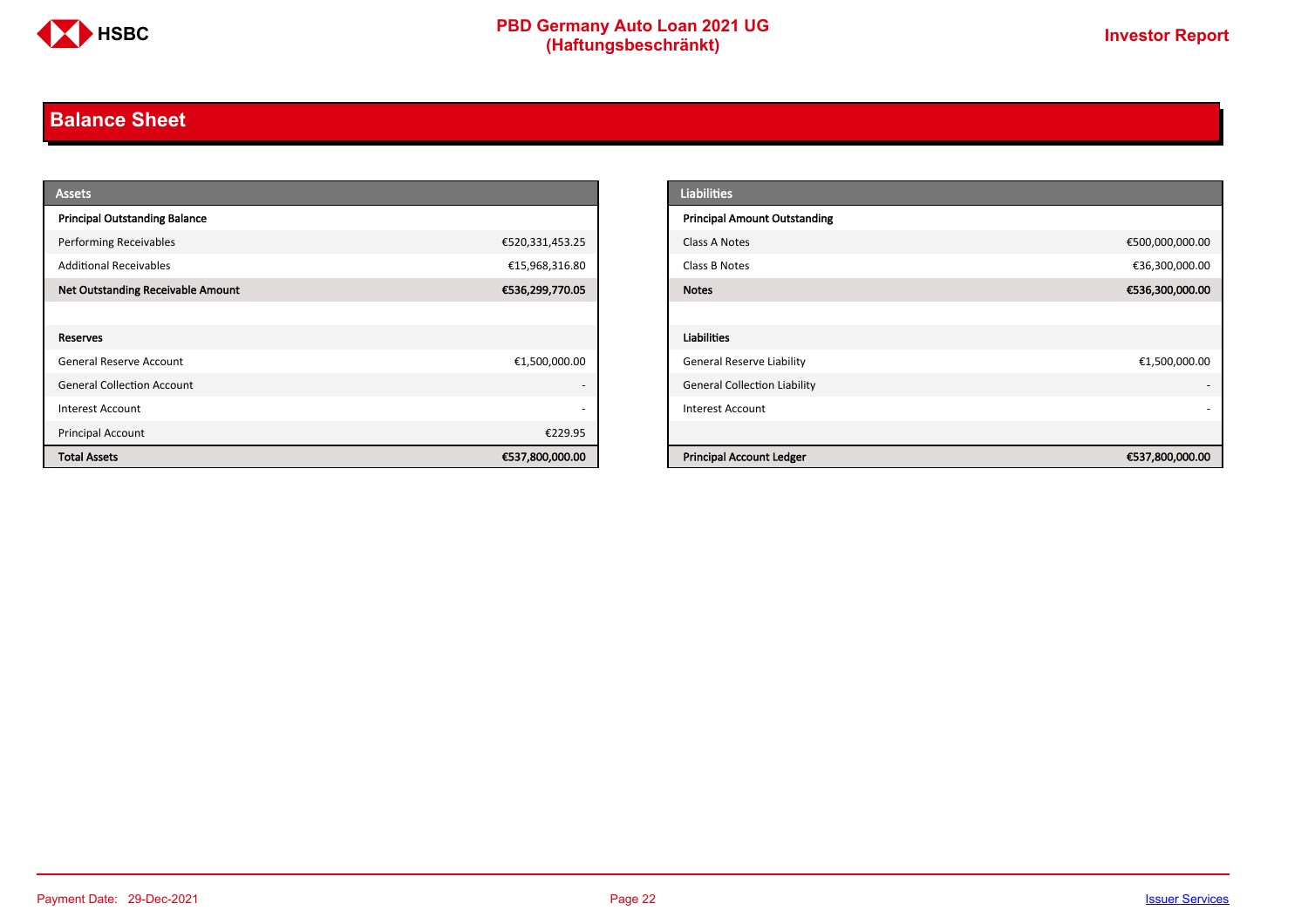

| <b>Delinquent Receivables</b> | <b>Total Current Principal Balance</b> | % Total Current Balance | <b>Number of Loans</b> | % Number of Loans |
|-------------------------------|----------------------------------------|-------------------------|------------------------|-------------------|
| $0 < 30$ days                 | € 535,175,075.77                       | 99.79%                  | 48,506                 | 99.81%            |
| $30 < 60$ days                | € 750,601.03                           | 0.14%                   | 59                     | 0.12%             |
| $60 < 90$ days                | € 244.919.28                           | 0.05%                   | 17                     | 0.03%             |
| $90 < 120$ days               | € 95.411.55                            | 0.02%                   | 10                     | 0.02%             |
| $120 < 150$ days              | € 33.762.42                            | 0.01%                   |                        | 0.01%             |
| <b>Grand Total</b>            | € 536.299.770.05                       | 100.00%                 | 48,596                 | 100.00%           |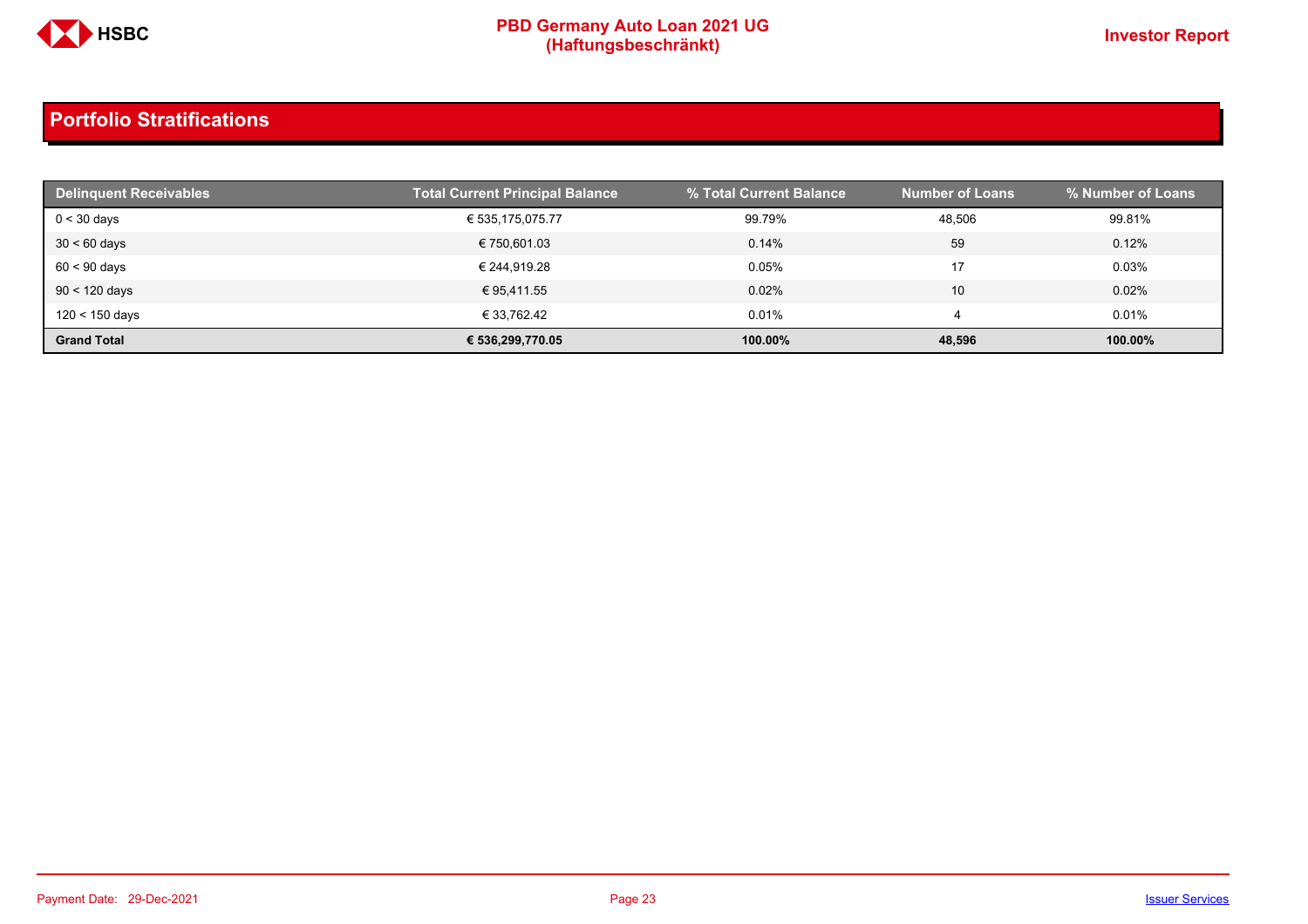

| <b>Vehicle Type</b> | Total Current Principal Balance \ | I % Total Current Balance <b>\</b> | <b>Number of Loans</b> | % Number of Loans |
|---------------------|-----------------------------------|------------------------------------|------------------------|-------------------|
| New                 | € 348,600,195.89                  | 65.00%                             | 24,285                 | 49.97%            |
| Used                | € 187,699,574.16                  | 35.00%                             | 24,311                 | 50.03%            |
| <b>Grand Total</b>  | € 536,299,770.05                  | 100.00%                            | 48,596                 | 100.00%           |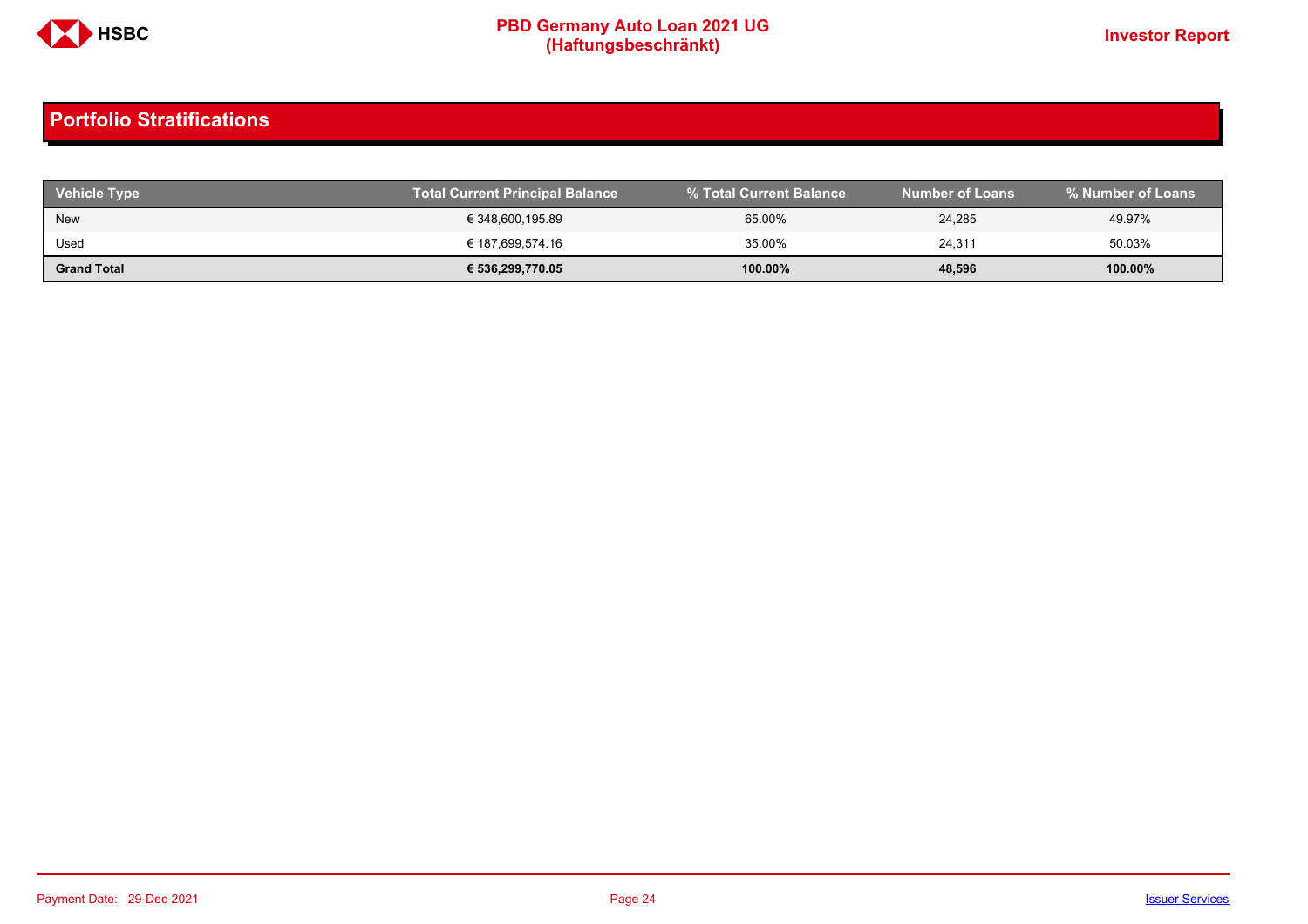

| <b>Customer Type</b> | <b>Total Current Principal Balance</b> |         | <b>Number of Loans</b> | % Number of Loans |
|----------------------|----------------------------------------|---------|------------------------|-------------------|
| Commercial           | € 224,829,973.61                       | 41.92%  | 17,536                 | 36.09%            |
| Consumer             | € 311,469,796.44                       | 58.08%  | 31,060                 | 63.91%            |
| <b>Grand Total</b>   | € 536,299,770.05                       | 100.00% | 48,596                 | 100.00%           |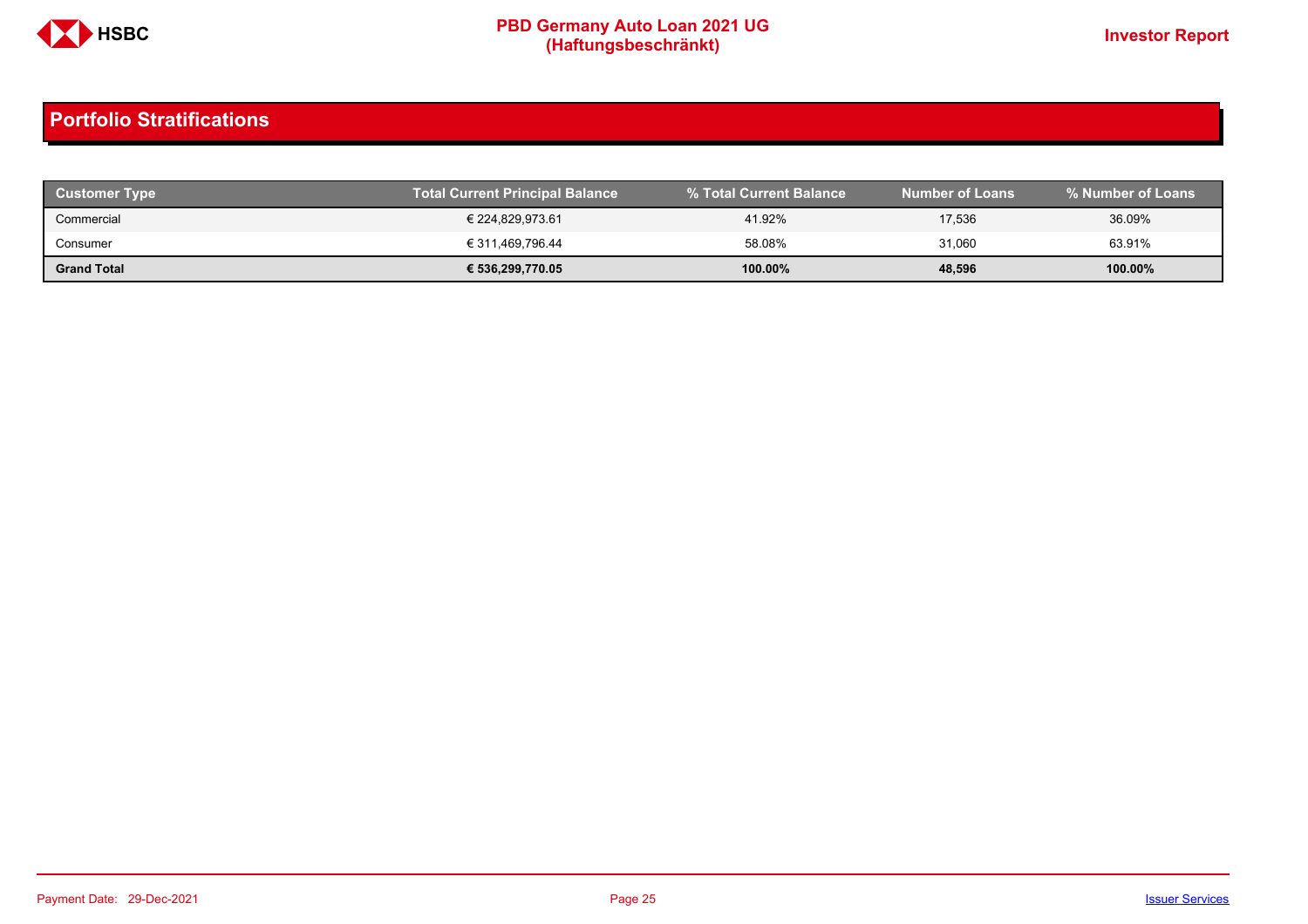

| <b>Contract Type</b> | <b>Total Current Principal Balance</b> |            | <b>Number of Loans</b> | % Number of Loans |
|----------------------|----------------------------------------|------------|------------------------|-------------------|
| Balloon              | € 388,635,819.68                       | 72.47%     | 28,764                 | 59.19%            |
| Standard             | € 147.663.950.37                       | 27.53%     | 19,832                 | 40.81%            |
| <b>Grand Total</b>   | € 536,299,770.05                       | $100.00\%$ | 48,596                 | 100.00%           |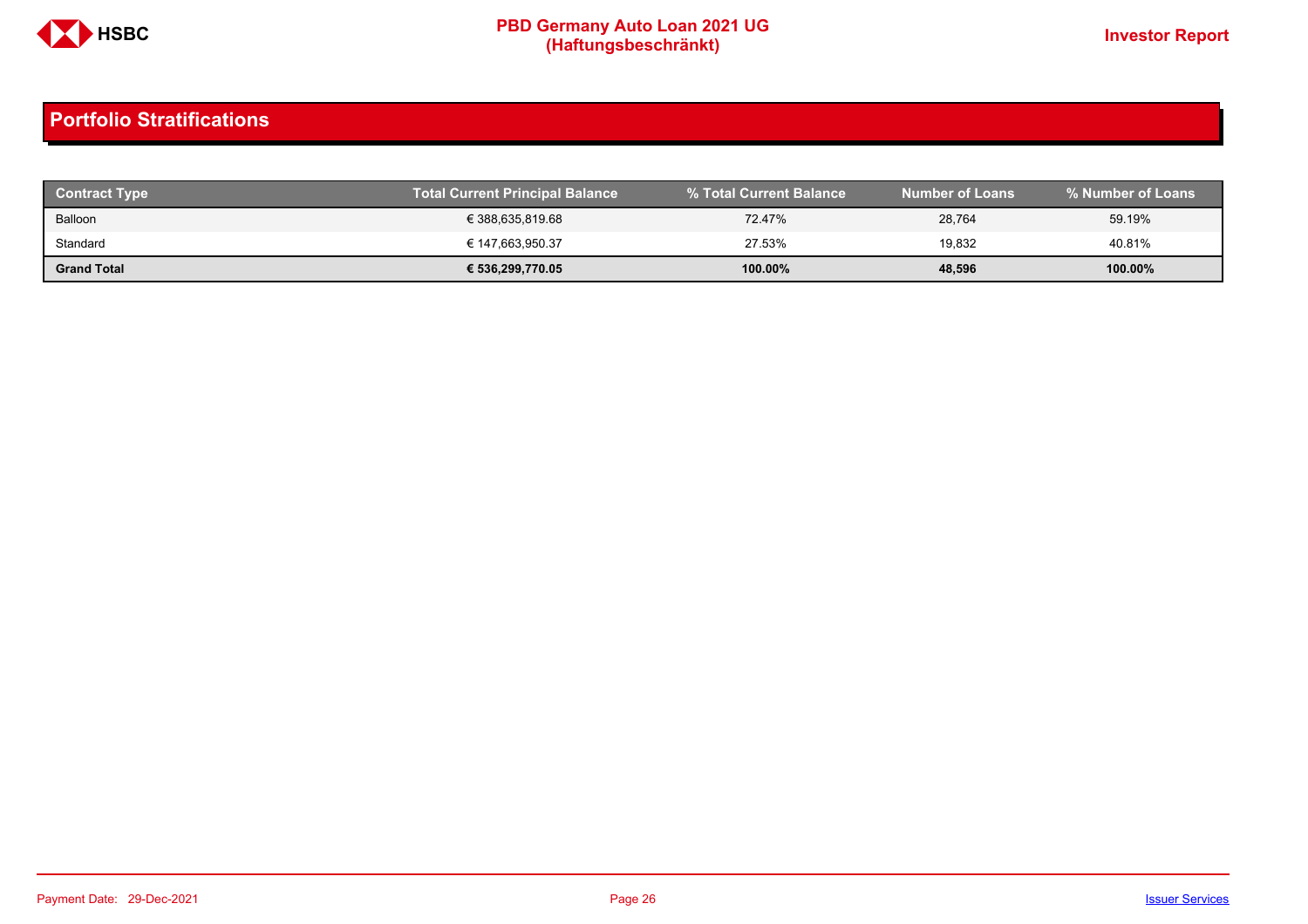

| <b>Initial Outstanding Balance</b> | <b>Total Current Principal Balance</b> | % Total Current Balance | <b>Number of Loans</b> | % Number of Loans |
|------------------------------------|----------------------------------------|-------------------------|------------------------|-------------------|
| < 2,500.00                         | € 350,726.20                           | 0.07%                   | 411                    | 0.85%             |
| 2,500.00 < 5,000.00                | €4,639,532.94                          | 0.87%                   | 2,119                  | 4.36%             |
| 5,000.00 < 7,500.00                | € 19,721,886.08                        | 3.68%                   | 5,055                  | 10.40%            |
| 7,500.00 < 10,000.00               | € 39,785,568.31                        | 7.42%                   | 6,706                  | 13.80%            |
| 10,000.00 < 12,500.00              | €48,909,486.31                         | 9.12%                   | 6,433                  | 13.24%            |
| 12,500.00 < 15,000.00              | € 51,144,467.30                        | 9.54%                   | 5,358                  | 11.03%            |
| 15,000.00 < 17,500.00              | € 53,635,974.86                        | 10.00%                  | 4,688                  | 9.65%             |
| 17,500.00 < 20,000.00              | € 58,332,233.04                        | 10.88%                  | 4,289                  | 8.83%             |
| 20,000.00 < 22,500.00              | € 62,270,874.45                        | 11.61%                  | 4,076                  | 8.39%             |
| 22,500.00 < 25,000.00              | € 57,876,576.34                        | 10.79%                  | 3,326                  | 6.84%             |
| 25,000.00 < 27,500.00              | € 43,272,089.56                        | 8.07%                   | 2,202                  | 4.53%             |
| 27,500.00 < 30,000.00              | € 32,489,442.88                        | 6.06%                   | 1,488                  | 3.06%             |
| 30,000.00 < 32,500.00              | € 23,462,299.75                        | 4.37%                   | 992                    | 2.04%             |
| 32,500.00 < 35,000.00              | € 15,479,588.05                        | 2.89%                   | 603                    | 1.24%             |
| 35,000.00 < 37,500.00              | € 10,002,976.85                        | 1.87%                   | 369                    | 0.76%             |
| 37,500.00 < 40,000.00              | € 6,793,219.06                         | 1.27%                   | 236                    | 0.49%             |
| 40,000.00 < 42,500.00              | € 3,452,299.40                         | 0.64%                   | 111                    | 0.23%             |
| 42,500.00 < 45,000.00              | € 2,288,441.68                         | 0.43%                   | 68                     | 0.14%             |
| 45,000.00 < 47,500.00              | € 905,027.93                           | 0.17%                   | 26                     | 0.05%             |
| 47,500.00 < 50,000.00              | € 792,808.23                           | 0.15%                   | 21                     | 0.04%             |
| 50,000.00 < 52,500.00              | € 247,891.22                           | 0.05%                   | $\overline{7}$         | 0.01%             |
| 52,500.00 < 55,000.00              | € 355,836.64                           | 0.07%                   | 9                      | 0.02%             |
| 57,500.00 < 60,000.00              | €40,411.42                             | 0.01%                   | $\mathbf{1}$           | $0.00\%$          |
| $= 60,000.00$                      | € 50,111.55                            | 0.01%                   | $\overline{2}$         | $0.00\%$          |
| <b>Grand Total</b>                 | € 536,299,770.05                       | 100.00%                 | 48,596                 | 100.00%           |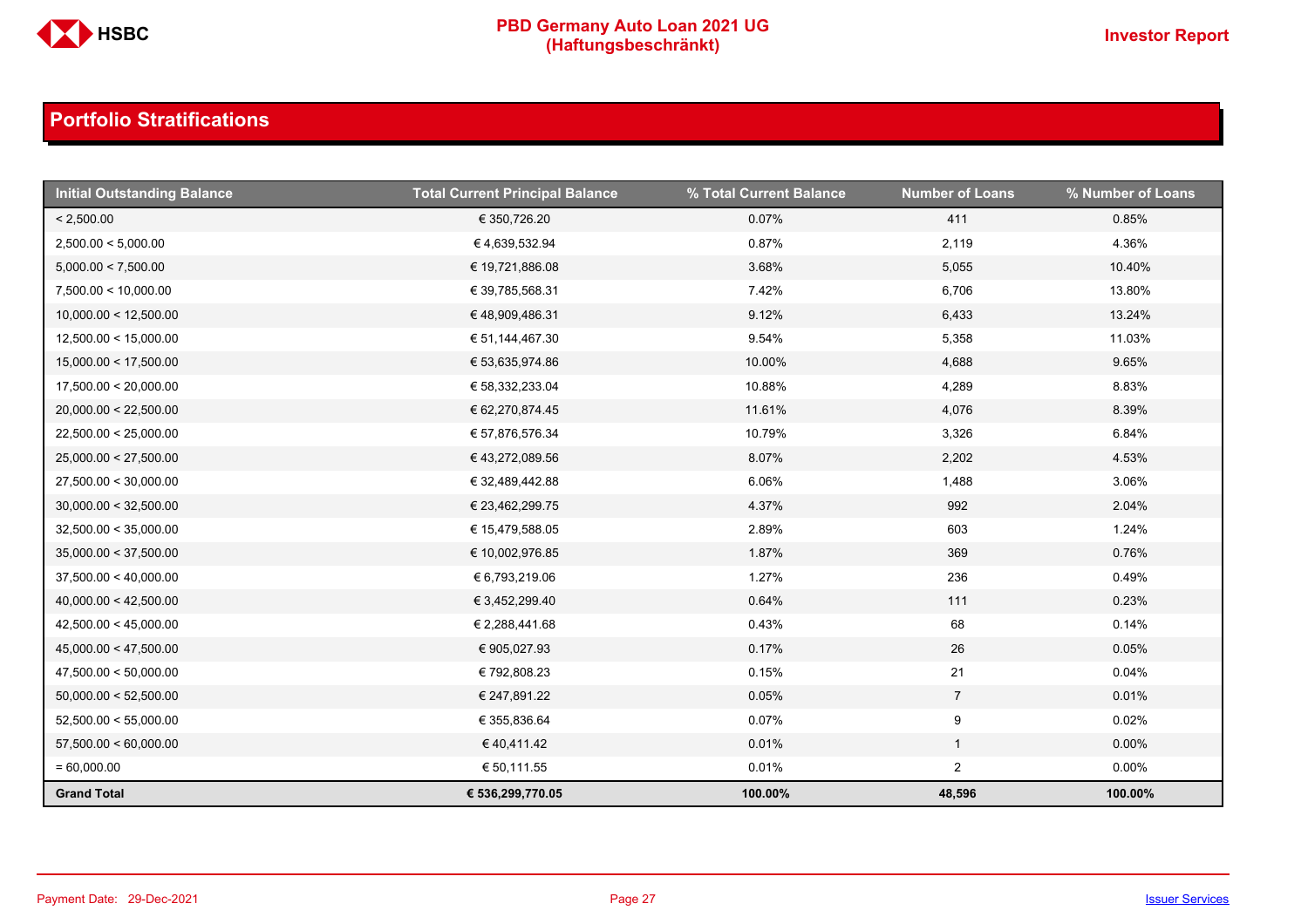

| <b>Remaining Outstanding Balance</b> | <b>Total Current Principal Balance</b> | % Total Current Balance | <b>Number of Loans</b> | % Number of Loans |
|--------------------------------------|----------------------------------------|-------------------------|------------------------|-------------------|
| < 2,500.00                           | €4,694,755.67                          | 0.88%                   | 4,321                  | 8.89%             |
| 2,500.00 < 5,000.00                  | € 22,413,157.34                        | 4.18%                   | 5,859                  | 12.06%            |
| 5,000.00 < 7,500.00                  | €47,086,883.60                         | 8.78%                   | 7,491                  | 15.41%            |
| 7,500.00 < 10,000.00                 | € 64,805,309.54                        | 12.08%                  | 7,431                  | 15.29%            |
| 10,000.00 < 12,500.00                | € 63,519,787.41                        | 11.84%                  | 5,665                  | 11.66%            |
| 12,500.00 < 15,000.00                | € 66,780,192.91                        | 12.45%                  | 4,861                  | 10.00%            |
| 15,000.00 < 17,500.00                | € 64,669,893.72                        | 12.06%                  | 3,993                  | 8.22%             |
| 17,500.00 < 20,000.00                | € 57,903,119.20                        | 10.80%                  | 3,099                  | 6.38%             |
| 20,000.00 < 22,500.00                | €47,889,053.39                         | 8.93%                   | 2,262                  | 4.65%             |
| 22,500.00 < 25,000.00                | € 35,759,208.68                        | 6.67%                   | 1,510                  | 3.11%             |
| 25,000.00 < 27,500.00                | € 25,576,909.89                        | 4.77%                   | 979                    | 2.01%             |
| 27,500.00 < 30,000.00                | € 15,676,945.72                        | 2.92%                   | 547                    | 1.13%             |
| 30,000.00 < 32,500.00                | € 8,285,933.11                         | 1.55%                   | 266                    | 0.55%             |
| 32,500.00 < 35,000.00                | € 5,216,500.70                         | 0.97%                   | 155                    | 0.32%             |
| 35,000.00 < 37,500.00                | € 2,752,360.05                         | 0.51%                   | 76                     | 0.16%             |
| 37,500.00 < 40,000.00                | € 1,773,114.52                         | 0.33%                   | 46                     | 0.09%             |
| 40,000.00 < 42,500.00                | € 902,458.29                           | 0.17%                   | 22                     | 0.05%             |
| 42,500.00 < 45,000.00                | € 351,015.91                           | 0.07%                   | 8                      | 0.02%             |
| 45,000.00 < 47,500.00                | € 93,846.52                            | 0.02%                   | $\overline{a}$         | $0.00\%$          |
| 47,500.00 < 50,000.00                | € 96,635.79                            | 0.02%                   | $\overline{a}$         | $0.00\%$          |
| 52,500.00 < 55,000.00                | € 52,688.09                            | 0.01%                   | $\mathbf{1}$           | $0.00\%$          |
| <b>Grand Total</b>                   | € 536,299,770.05                       | 100.00%                 | 48,596                 | 100.00%           |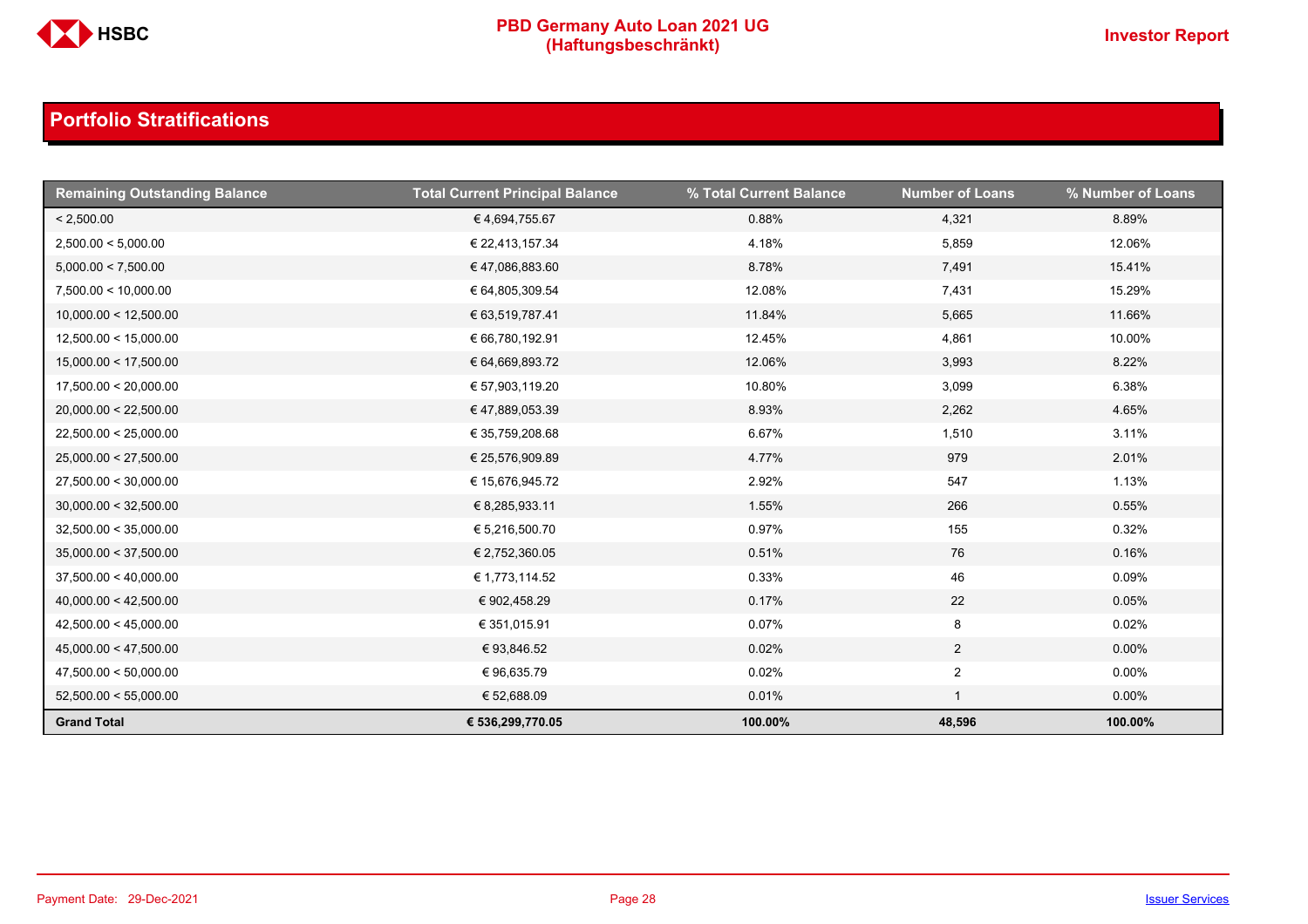

| <b>Original Term (Months)</b> | <b>Total Current Principal Balance</b> | % Total Current Balance | <b>Number of Loans</b> | % Number of Loans |
|-------------------------------|----------------------------------------|-------------------------|------------------------|-------------------|
| 6 < 12                        | € 7,110.04                             | $0.00\%$                | 6                      | 0.01%             |
| 12 < 18                       | € 819,010.41                           | 0.15%                   | 296                    | 0.61%             |
| 18 < 24                       | €720,946.33                            | 0.13%                   | 253                    | 0.52%             |
| 24 < 30                       | € 8,162,983.27                         | 1.52%                   | 1,822                  | 3.75%             |
| 30 < 36                       | € 2,117,557.80                         | 0.39%                   | 476                    | 0.98%             |
| 36 < 42                       | €46,873,669.64                         | 8.74%                   | 6,399                  | 13.17%            |
| 42 < 48                       | € 3,581,189.04                         | 0.67%                   | 535                    | 1.10%             |
| 48 < 54                       | € 354,562,916.57                       | 66.11%                  | 27,756                 | 57.12%            |
| 54 < 60                       | € 2,562,383.19                         | 0.48%                   | 300                    | 0.62%             |
| 60 < 66                       | € 89,888,470.40                        | 16.76%                  | 8,132                  | 16.73%            |
| 66 < 72                       | € 867,228.80                           | 0.16%                   | 105                    | 0.22%             |
| 72 < 78                       | € 9,145,597.24                         | 1.71%                   | 1,015                  | 2.09%             |
| 78 < 84                       | € 563,875.58                           | 0.11%                   | 53                     | 0.11%             |
| $>= 84$                       | € 16,426,831.74                        | 3.06%                   | 1,448                  | 2.98%             |
| <b>Grand Total</b>            | € 536,299,770.05                       | 100.00%                 | 48,596                 | 100.00%           |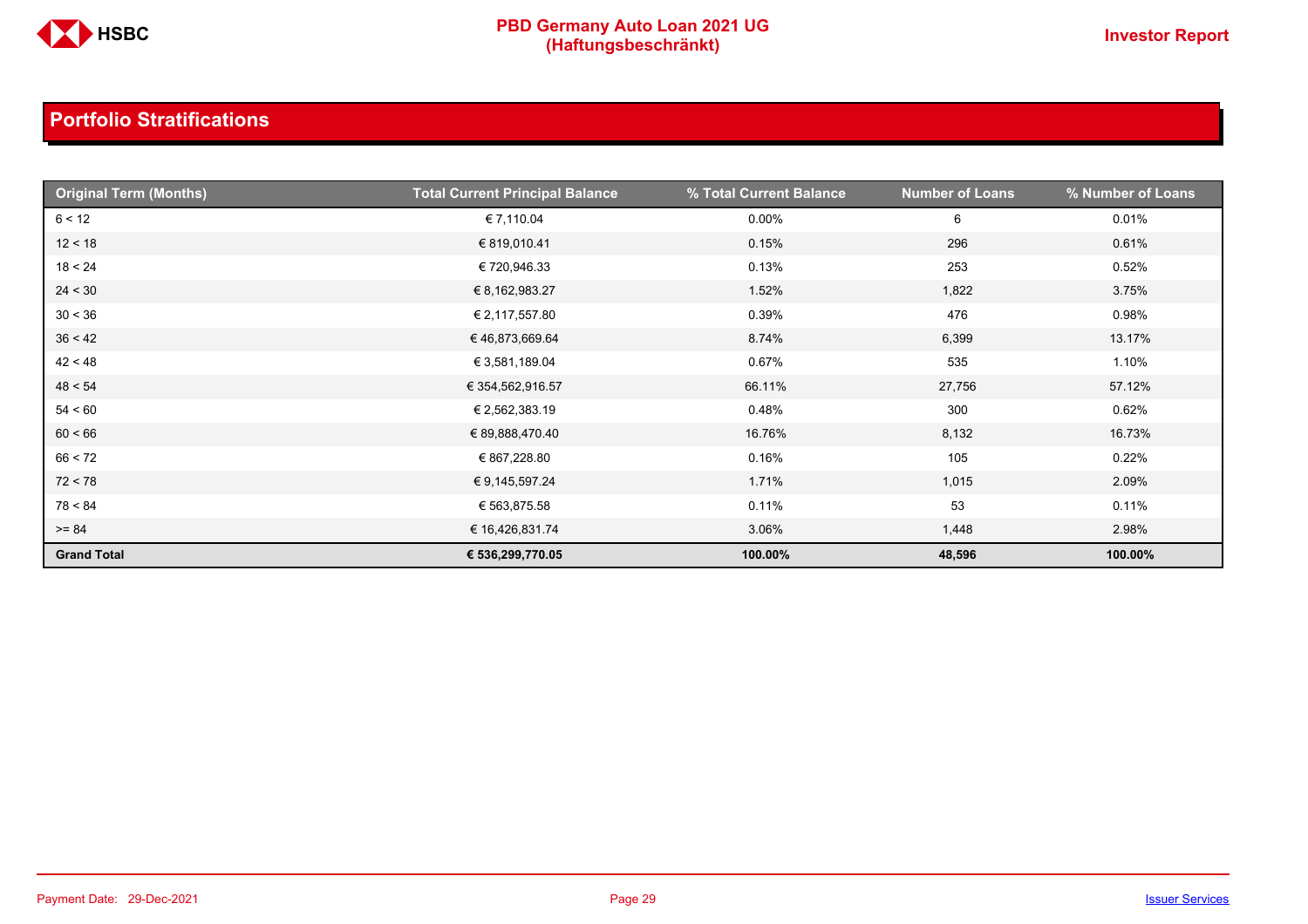

| <b>Remaining Term (Months)</b> | <b>Total Current Principal Balance</b> | % Total Current Balance | <b>Number of Loans</b> | % Number of Loans |
|--------------------------------|----------------------------------------|-------------------------|------------------------|-------------------|
| < 6                            | € 6,617,201.30                         | 1.23%                   | 2,654                  | 5.46%             |
| 6 < 12                         | € 24,225,945.61                        | 4.52%                   | 3,731                  | 7.68%             |
| 12 < 18                        | € 49,390,158.73                        | 9.21%                   | 5,441                  | 11.20%            |
| 18 < 24                        | € 67,484,241.52                        | 12.58%                  | 6,700                  | 13.79%            |
| 24 < 30                        | € 79,579,009.44                        | 14.84%                  | 6,872                  | 14.14%            |
| 30 < 36                        | € 85,152,838.43                        | 15.88%                  | 6,985                  | 14.37%            |
| 36 < 42                        | € 84,186,913.31                        | 15.70%                  | 6,006                  | 12.36%            |
| 42 < 48                        | € 79,616,951.11                        | 14.85%                  | 5,494                  | 11.31%            |
| 48 < 54                        | € 21,705,099.43                        | 4.05%                   | 1,742                  | 3.58%             |
| 54 < 60                        | € 21,592,346.23                        | 4.03%                   | 1,645                  | 3.39%             |
| 60 < 66                        | €4,966,659.99                          | 0.93%                   | 416                    | 0.86%             |
| 66 < 72                        | € 5,713,571.82                         | 1.07%                   | 478                    | 0.98%             |
| 72 < 78                        | € 2,892,631.47                         | 0.54%                   | 214                    | 0.44%             |
| 78 < 84                        | € 3,176,201.66                         | 0.59%                   | 218                    | 0.45%             |
| <b>Grand Total</b>             | € 536,299,770.05                       | 100.00%                 | 48,596                 | 100.00%           |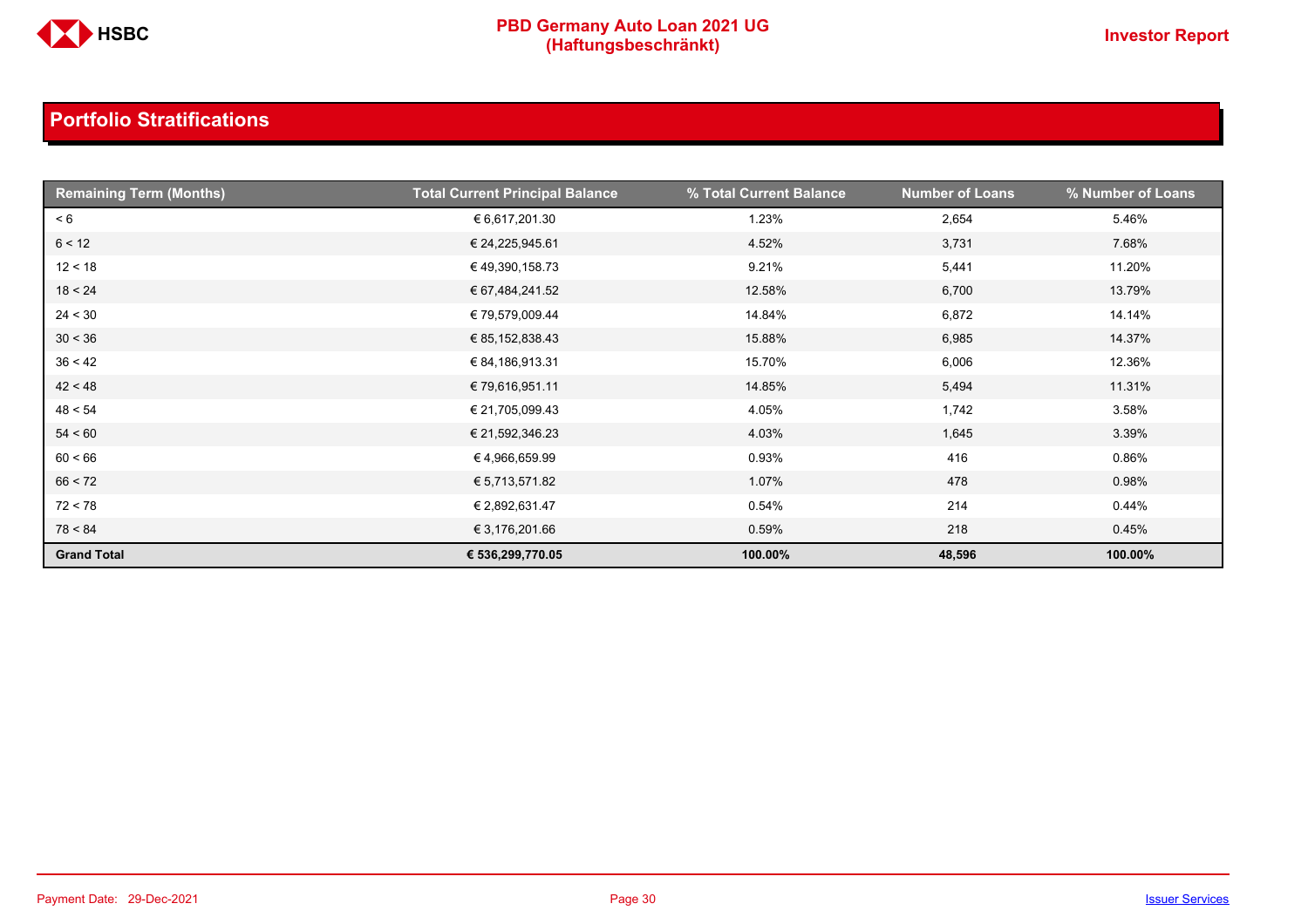

| <b>Seasoning (Months)</b> | <b>Total Current Principal Balance</b> | % Total Current Balance | <b>Number of Loans</b> | % Number of Loans |
|---------------------------|----------------------------------------|-------------------------|------------------------|-------------------|
| < 6                       | € 78,718,882.35                        | 14.68%                  | 5,760                  | 11.85%            |
| 6 < 12                    | € 101,053,123.88                       | 18.84%                  | 7,840                  | 16.13%            |
| 12 < 18                   | € 111,901,716.18                       | 20.87%                  | 9,823                  | 20.21%            |
| 18 < 24                   | € 89,110,434.56                        | 16.62%                  | 8,199                  | 16.87%            |
| 24 < 30                   | € 74,116,589.45                        | 13.82%                  | 7,377                  | 15.18%            |
| 30 < 36                   | € 50,855,684.02                        | 9.48%                   | 5,480                  | 11.28%            |
| 36 < 42                   | € 23,853,485.81                        | 4.45%                   | 2,921                  | 6.01%             |
| 42 < 48                   | € 5,405,681.83                         | 1.01%                   | 730                    | 1.50%             |
| 48 < 54                   | € 626,682.88                           | 0.12%                   | 215                    | 0.44%             |
| 54 < 60                   | €423,482.84                            | 0.08%                   | 129                    | 0.27%             |
| 60 < 66                   | € 180,202.66                           | 0.03%                   | 85                     | 0.17%             |
| 66 < 72                   | € 37,815.99                            | 0.01%                   | 22                     | 0.05%             |
| 72 < 78                   | € 13,527.77                            | $0.00\%$                | 10                     | 0.02%             |
| 78 < 84                   | € 2,459.83                             | $0.00\%$                | $\overline{4}$         | 0.01%             |
| $>= 84$                   | $\overline{\phantom{a}}$               | $0.00\%$                |                        | $0.00\%$          |
| <b>Grand Total</b>        | € 536,299,770.05                       | 100.00%                 | 48,596                 | 100.00%           |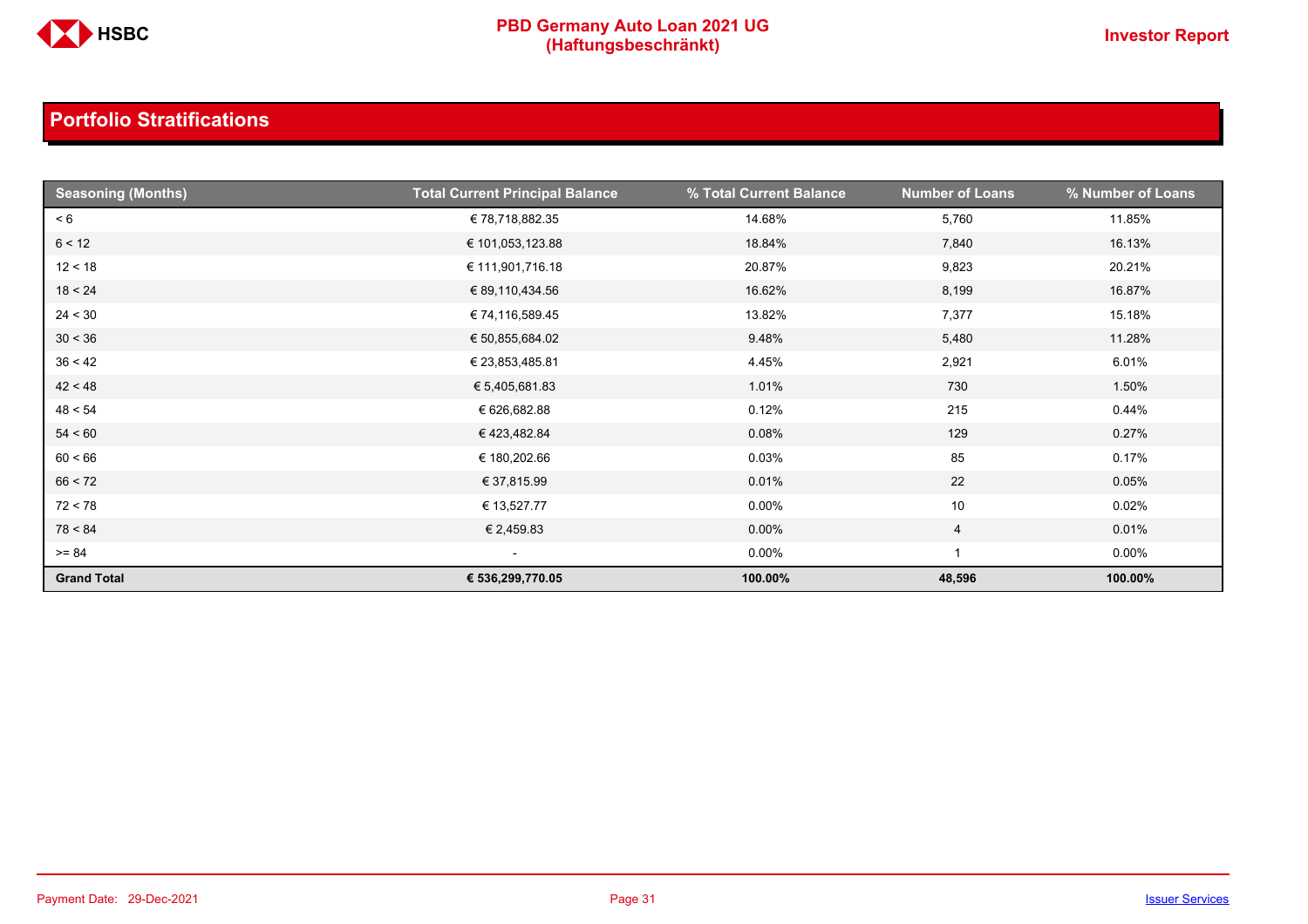

| Discount Rate (%)  | <b>Total Current Principal Balance</b> | % Total Current Balance | <b>Number of Loans</b> | Ⅰ % Number of Loans <sup>।</sup> |
|--------------------|----------------------------------------|-------------------------|------------------------|----------------------------------|
| 3.00 < 4.00        | €453,945,041.68                        | 84.64%                  | 38.269                 | 78.75%                           |
| 4.00 < 5.00        | € 77,649,376.08                        | 14.48%                  | 9,440                  | 19.43%                           |
| 5.00 < 6.00        | € 4,411,909.90                         | 0.82%                   | 814                    | 1.68%                            |
| 6.00 < 7.00        | € 236.982.73                           | 0.04%                   | 57                     | 0.12%                            |
| 7.00 < 8.00        | € 56,459.66                            | 0.01%                   | 16                     | 0.03%                            |
| <b>Grand Total</b> | € 536,299,770.05                       | 100.00%                 | 48,596                 | 100.00%                          |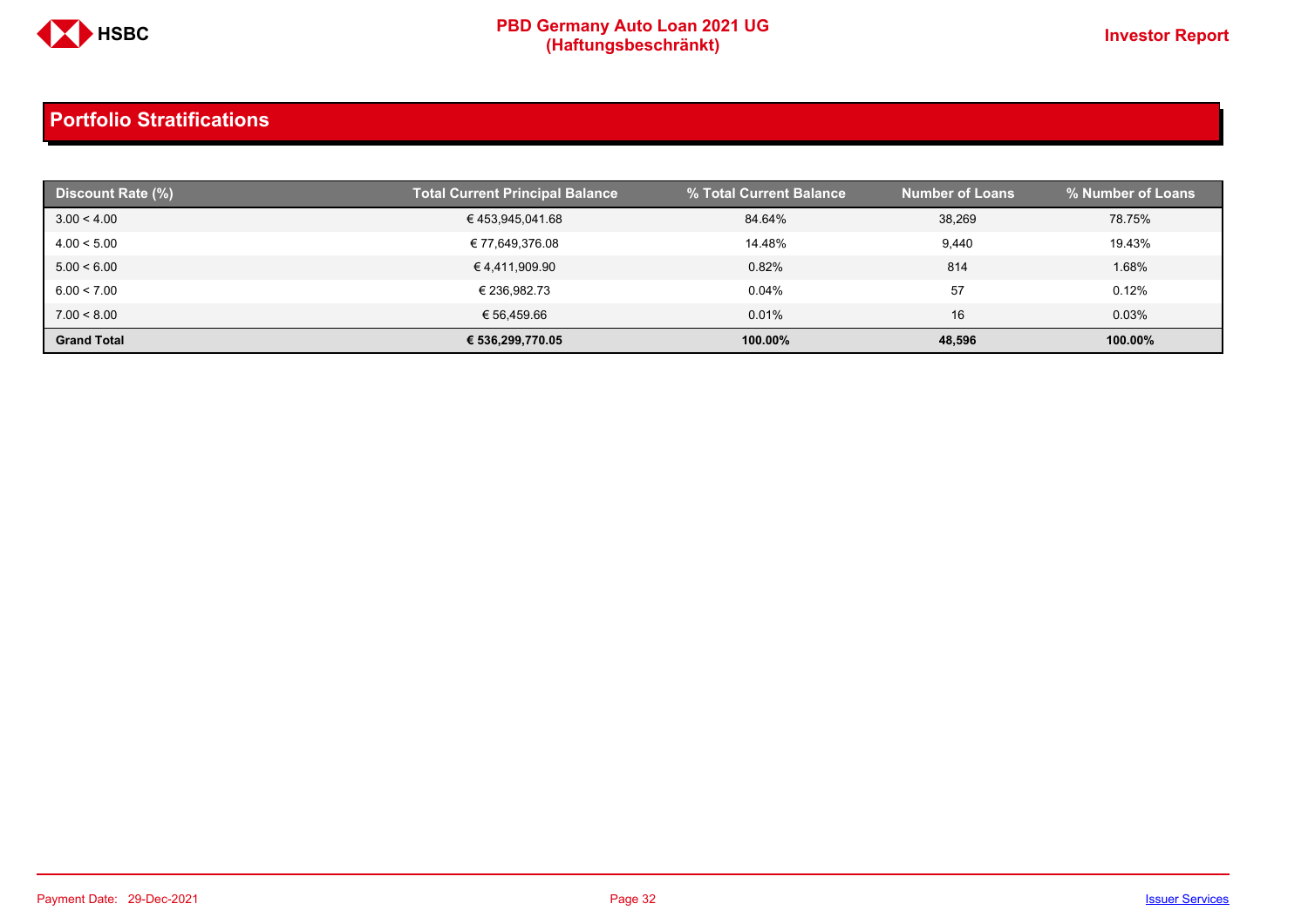

| <b>Balloon Payment as % of Car Sale Price</b> | <b>Total Current Principal Balance</b> | % Total Current Balance | <b>Number of Loans</b> | % Number of Loans |
|-----------------------------------------------|----------------------------------------|-------------------------|------------------------|-------------------|
| 0.00 < 10.00                                  | € 171,069,455.74                       | 31.90%                  | 23,407                 | 48.17%            |
| 10.00 < 20.00                                 | € 24,123,535.42                        | 4.50%                   | 2,330                  | 4.79%             |
| 20.00 < 30.00                                 | € 44,168,061.78                        | 8.24%                   | 3,600                  | 7.41%             |
| 30.00 < 40.00                                 | € 97,706,101.48                        | 18.22%                  | 7,214                  | 14.84%            |
| 40.00 < 50.00                                 | € 134,350,512.18                       | 25.05%                  | 8,253                  | 16.98%            |
| 50.00 < 60.00                                 | € 58,827,332.44                        | 10.97%                  | 3,428                  | 7.05%             |
| 60.00 < 70.00                                 | € 5,824,576.91                         | 1.09%                   | 350                    | 0.72%             |
| 70.00 < 80.00                                 | € 230,194.10                           | 0.04%                   | 14                     | 0.03%             |
| <b>Grand Total</b>                            | € 536,299,770.05                       | 100.00%                 | 48,596                 | 100.00%           |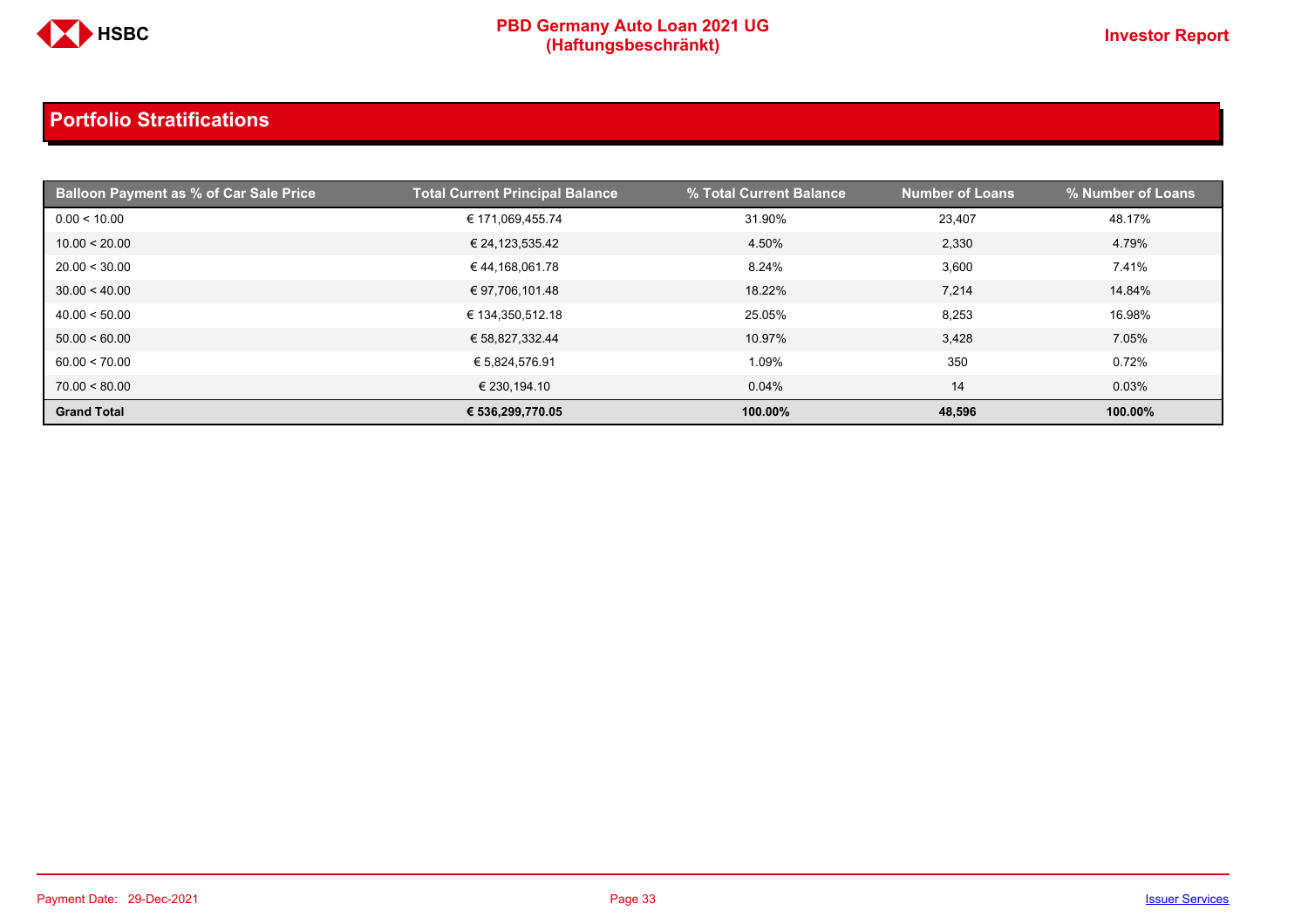

| <b>Balloon Payment as % of Initial Balance</b> | <b>Total Current Principal Balance</b> | % Total Current Balance | <b>Number of Loans</b> | % Number of Loans |
|------------------------------------------------|----------------------------------------|-------------------------|------------------------|-------------------|
| 0.00 < 10.00                                   | € 167,269,630.41                       | 31.19%                  | 22,879                 | 47.08%            |
| 10.00 < 20.00                                  | € 13,261,603.12                        | 2.47%                   | 1,325                  | 2.73%             |
| 20.00 < 30.00                                  | € 28,306,166.69                        | 5.28%                   | 2,453                  | 5.05%             |
| 30.00 < 40.00                                  | € 63,706,069.44                        | 11.88%                  | 5,163                  | 10.62%            |
| 40.00 < 50.00                                  | € 107,087,118.48                       | 19.97%                  | 7,184                  | 14.78%            |
| 50.00 < 60.00                                  | € 104,763,747.07                       | 19.53%                  | 6,455                  | 13.28%            |
| 60.00 < 70.00                                  | € 43,104,208.28                        | 8.04%                   | 2,595                  | 5.34%             |
| 70.00 < 80.00                                  | € 8,780,369.34                         | 1.64%                   | 541                    | 1.11%             |
| 80.00 < 90.00                                  | € 20,857.22                            | $0.00\%$                |                        | $0.00\%$          |
| <b>Grand Total</b>                             | € 536,299,770.05                       | 100.00%                 | 48,596                 | 100.00%           |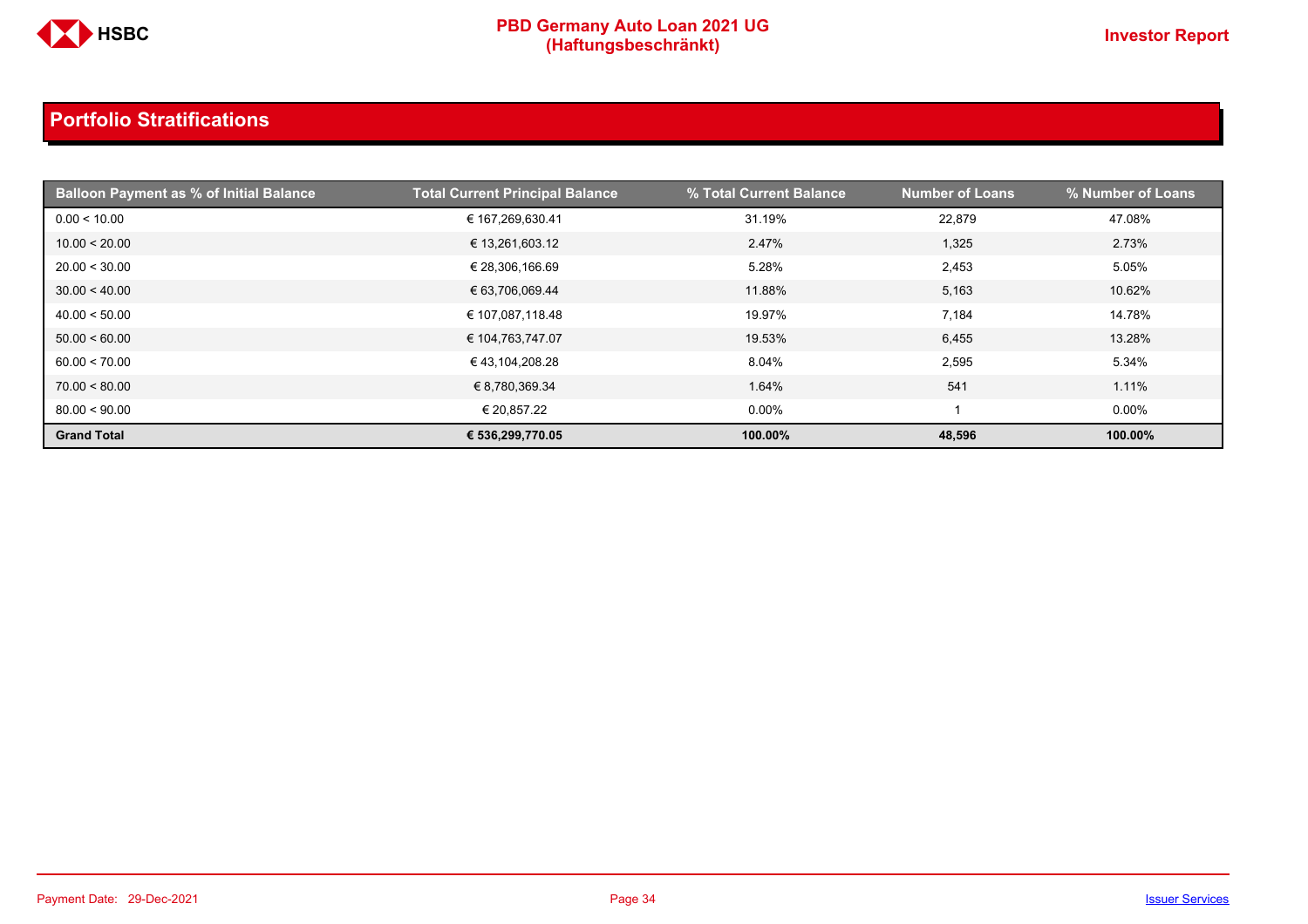

| Year of Origiantion of the Loans | <b>Total Current Principal Balance</b> | % Total Current Balance | <b>Number of Loans</b> | % Number of Loans |
|----------------------------------|----------------------------------------|-------------------------|------------------------|-------------------|
| 2014                             | €419.47                                | $0.00\%$                | 3                      | 0.01%             |
| 2015                             | € 23,035.77                            | $0.00\%$                | 15                     | 0.03%             |
| 2016                             | € 294,329.86                           | 0.05%                   | 133                    | 0.27%             |
| 2017                             | € 1,577,443.88                         | 0.29%                   | 419                    | 0.86%             |
| 2018                             | € 34,523,282.69                        | 6.44%                   | 4,265                  | 8.78%             |
| 2019                             | € 136,007,798.74                       | 25.36%                  | 13,691                 | 28.17%            |
| 2020                             | € 208,604,407.92                       | 38.90%                  | 18,359                 | 37.78%            |
| 2021                             | € 155.269.051.72                       | 28.95%                  | 11,711                 | 24.10%            |
| <b>Grand Total</b>               | € 536,299,770.05                       | 100.00%                 | 48,596                 | 100.00%           |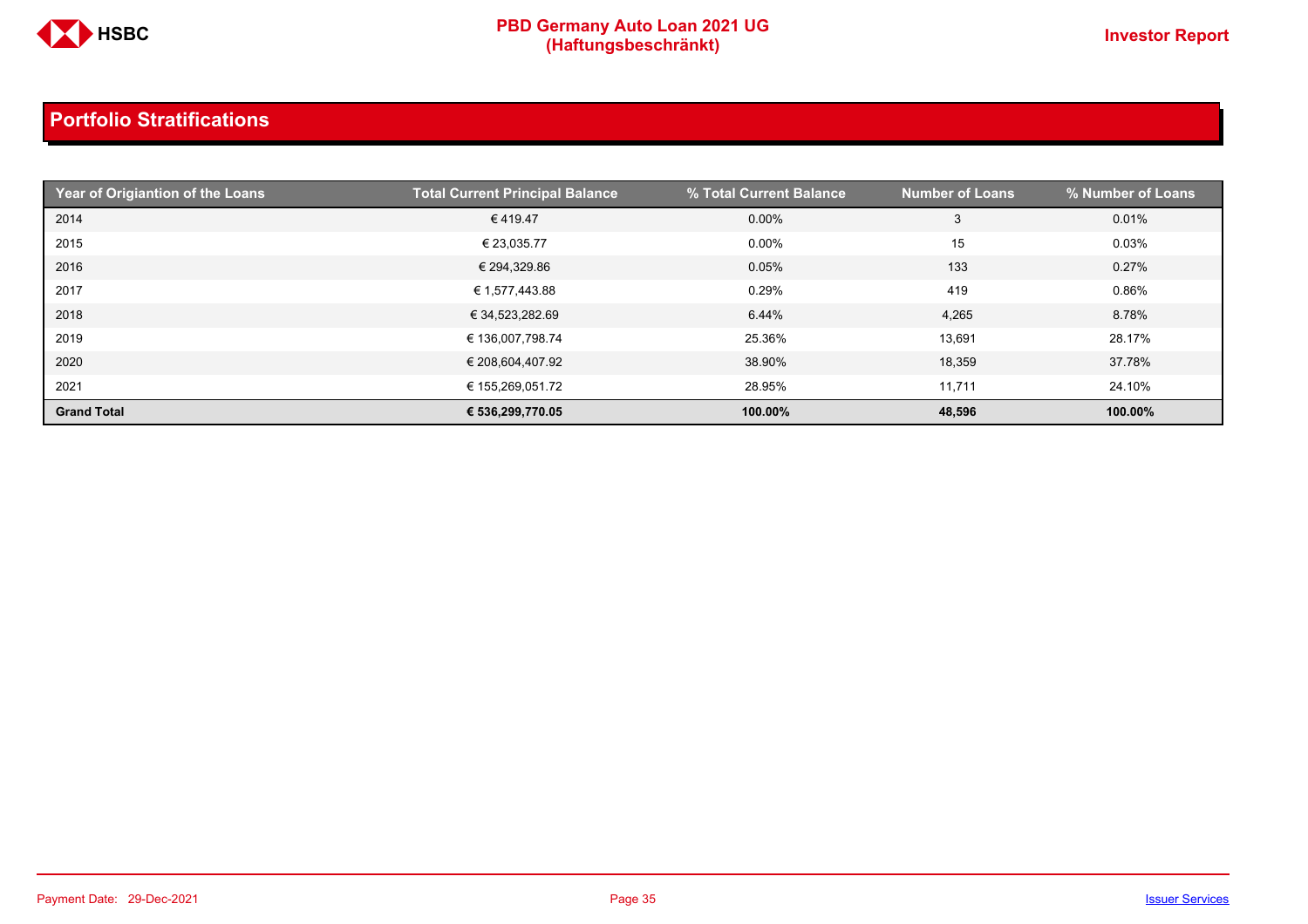

| <b>Borrower Initial Down Payment</b> | <b>Total Current Principal Balance</b> | % Total Current Balance | <b>Number of Loans</b> | <b>% Number of Loans</b> |
|--------------------------------------|----------------------------------------|-------------------------|------------------------|--------------------------|
| $0.0000\% < 10.0000\%$               | € 199,550,643.62                       | 37.21%                  | 18,090                 | 37.23%                   |
| $10.0000\% < 20.0000\%$              | € 162,738,981.45                       | 30.34%                  | 11,557                 | 23.78%                   |
| $20.0000\% < 30.0000\%$              | € 90,219,767.25                        | 16.82%                  | 7,522                  | 15.48%                   |
| $30.0000\% < 40.0000\%$              | €45,403,906.84                         | 8.47%                   | 4,645                  | 9.56%                    |
| $40.0000\% < 50.0000\%$              | € 21,265,708.40                        | 3.97%                   | 2,893                  | 5.95%                    |
| $50.0000\% < 60.0000\%$              | € 10,542,838.82                        | 1.97%                   | 1,966                  | 4.05%                    |
| $60.0000\% < 70.0000\%$              | €4,423,782.16                          | 0.82%                   | 1,014                  | 2.09%                    |
| 70.0000% < 80.0000%                  | € 1,649,642.34                         | 0.31%                   | 523                    | 1.08%                    |
| $80.0000\% < 90.0000\%$              | € 391,727.38                           | 0.07%                   | 249                    | 0.51%                    |
| $90.0000\% < 100.0000\%$             | € 112,771.79                           | 0.02%                   | 137                    | 0.28%                    |
| <b>Grand Total</b>                   | € 536,299,770.05                       | 100.00%                 | 48,596                 | 100.00%                  |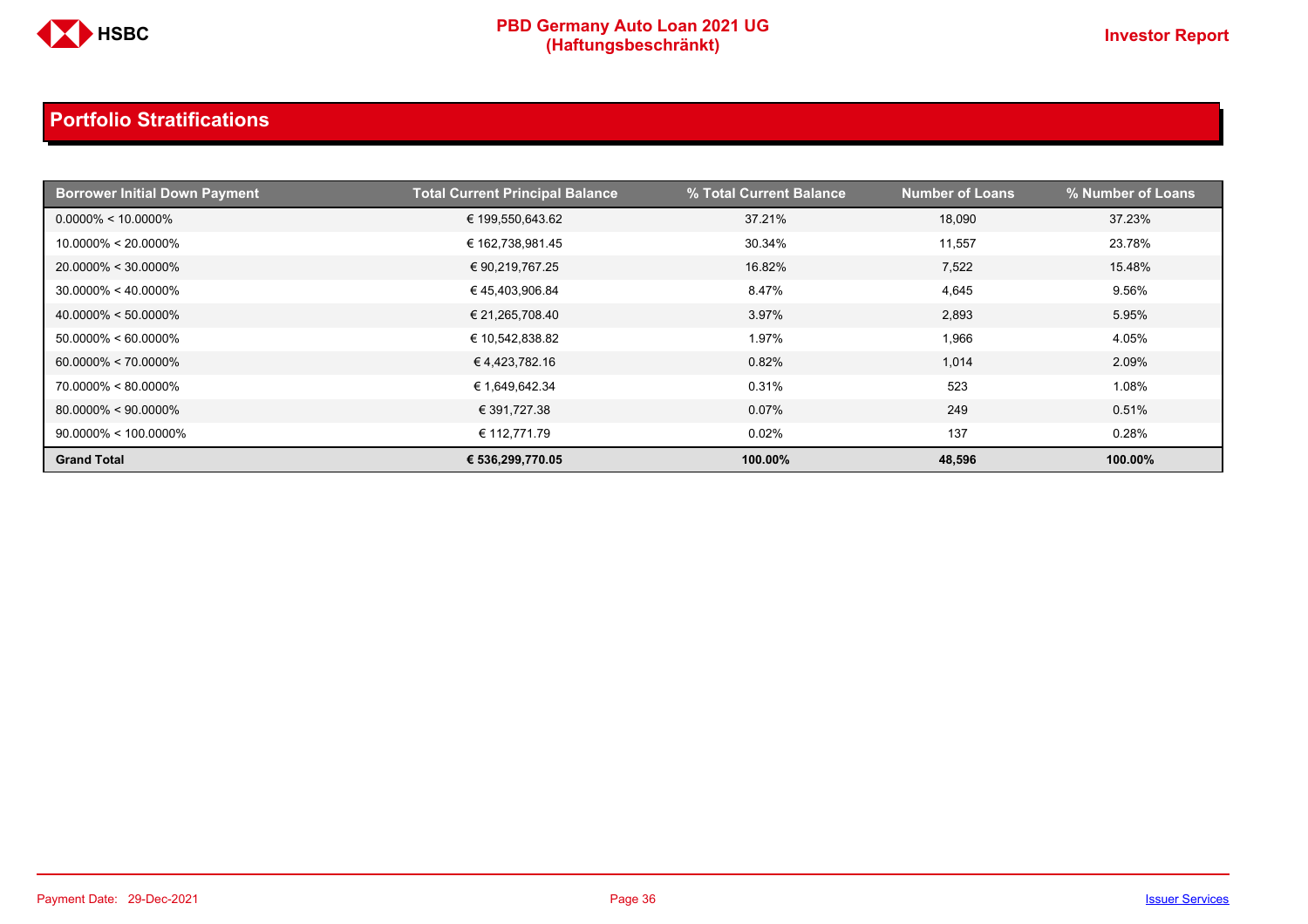

| Original Loan to Value (%) | <b>Total Current Principal Balance</b> | % Total Current Balance | <b>Number of Loans</b> | % Number of Loans |
|----------------------------|----------------------------------------|-------------------------|------------------------|-------------------|
| < 10.00                    | € 112,056.97                           | 0.02%                   | 136                    | 0.28%             |
| 10.00 < 20.00              | € 379,395.90                           | 0.07%                   | 240                    | 0.49%             |
| 20.00 < 30.00              | € 1,655,418.11                         | 0.31%                   | 530                    | 1.09%             |
| 30.00 < 40.00              | € 4,359,374.92                         | 0.81%                   | 998                    | 2.05%             |
| 40.00 < 50.00              | € 10,218,203.76                        | 1.91%                   | 1,895                  | 3.90%             |
| 50.00 < 60.00              | € 21,265,286.30                        | 3.97%                   | 2,929                  | 6.03%             |
| 60.00 < 70.00              | € 45,532,578.79                        | 8.49%                   | 4,664                  | 9.60%             |
| 70.00 < 80.00              | € 89,509,887.42                        | 16.69%                  | 7,460                  | 15.35%            |
| 80.00 < 90.00              | € 163,397,508.76                       | 30.47%                  | 11,625                 | 23.92%            |
| 90.00 < 100.00             | €42,847,842.35                         | 7.99%                   | 2,959                  | 6.09%             |
| $=100.00$                  | € 157,022,216.77                       | 29.28%                  | 15,160                 | 31.20%            |
| <b>Grand Total</b>         | € 536,299,770.05                       | 100.00%                 | 48,596                 | 100.00%           |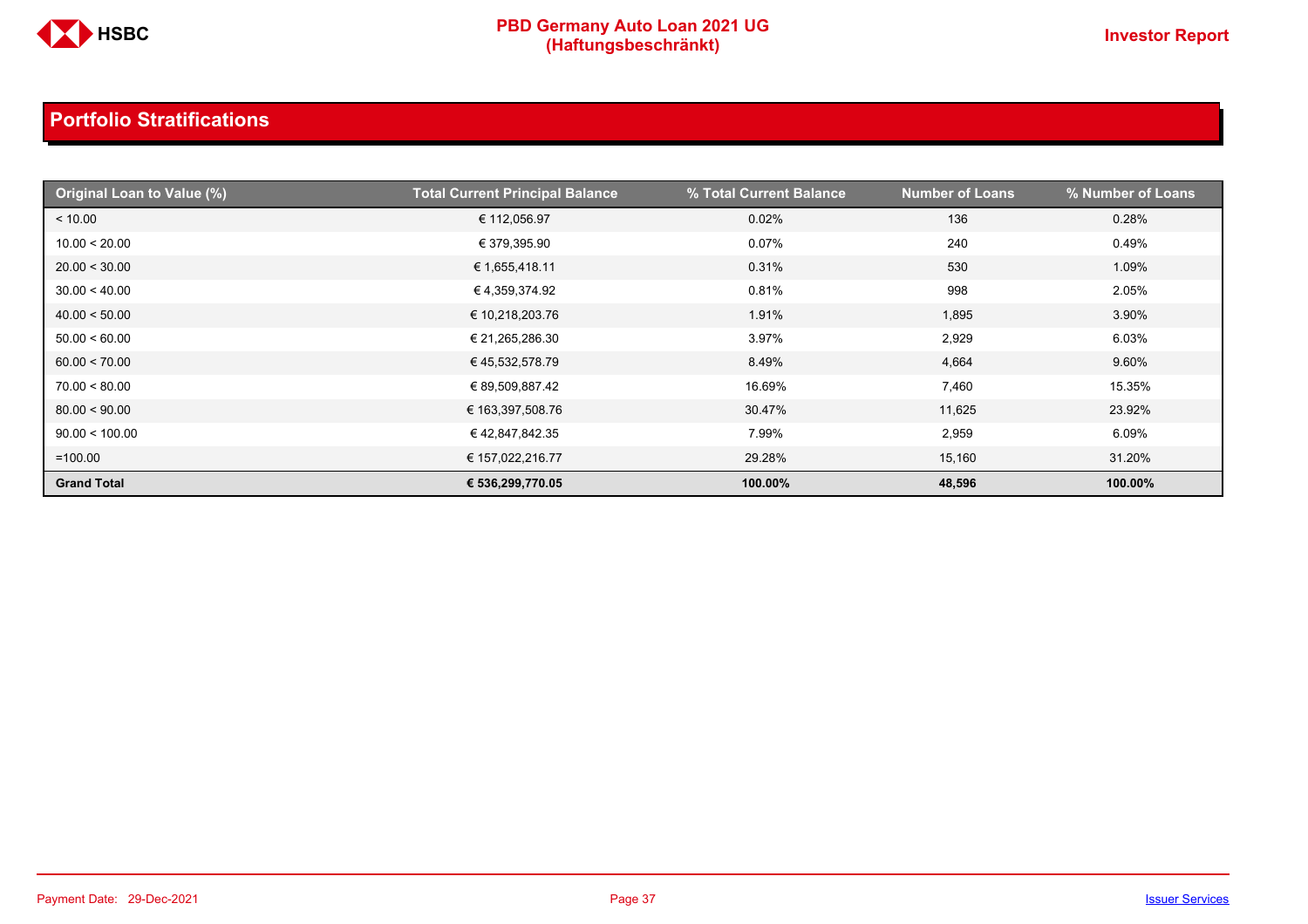

| <b>Region</b>        | <b>Total Current Principal Balance</b> | % Total Current Balance | <b>Number of Loans</b> | % Number of Loans |
|----------------------|----------------------------------------|-------------------------|------------------------|-------------------|
| Baden-Württemberg    | € 67,264,201.66                        | 12.54%                  | 6,195                  | 12.75%            |
| Bayern               | € 54,508,553.35                        | 10.16%                  | 4,926                  | 10.14%            |
| Berlin               | €4,005,673.12                          | 0.75%                   | 326                    | 0.67%             |
| Brandenburg          | € 32,682,791.77                        | 6.09%                   | 2,835                  | 5.83%             |
| Bremen               | € 2,315,348.90                         | 0.43%                   | 232                    | 0.48%             |
| Hamburg              | € 1,432,945.19                         | 0.27%                   | 126                    | 0.26%             |
| Hessen               | € 56,298,853.36                        | 10.50%                  | 4,971                  | 10.23%            |
| Mecklenburg-Vorpomme | € 8,679,838.01                         | 1.62%                   | 739                    | 1.52%             |
| Niedersachsen        | € 34,802,656.70                        | 6.49%                   | 3,240                  | 6.67%             |
| Nordhein-Westfalen   | € 116,306,639.62                       | 21.69%                  | 10,539                 | 21.69%            |
| Rheinland-Pfalz      | € 34,112,021.52                        | 6.36%                   | 3,071                  | 6.32%             |
| Saarland             | € 22,169,950.42                        | 4.13%                   | 1,993                  | 4.10%             |
| Sachsen              | €42,526,692.14                         | 7.93%                   | 4,050                  | 8.33%             |
| Sachsen-Anhalt       | € 13,920,939.83                        | 2.60%                   | 1,288                  | 2.65%             |
| Schleswig Holstein   | € 32,261,759.37                        | 6.02%                   | 2,919                  | 6.01%             |
| Thüringen            | € 13,010,905.09                        | 2.43%                   | 1,146                  | 2.36%             |
| <b>Grand Total</b>   | € 536,299,770.05                       | 100.00%                 | 48,596                 | 100.00%           |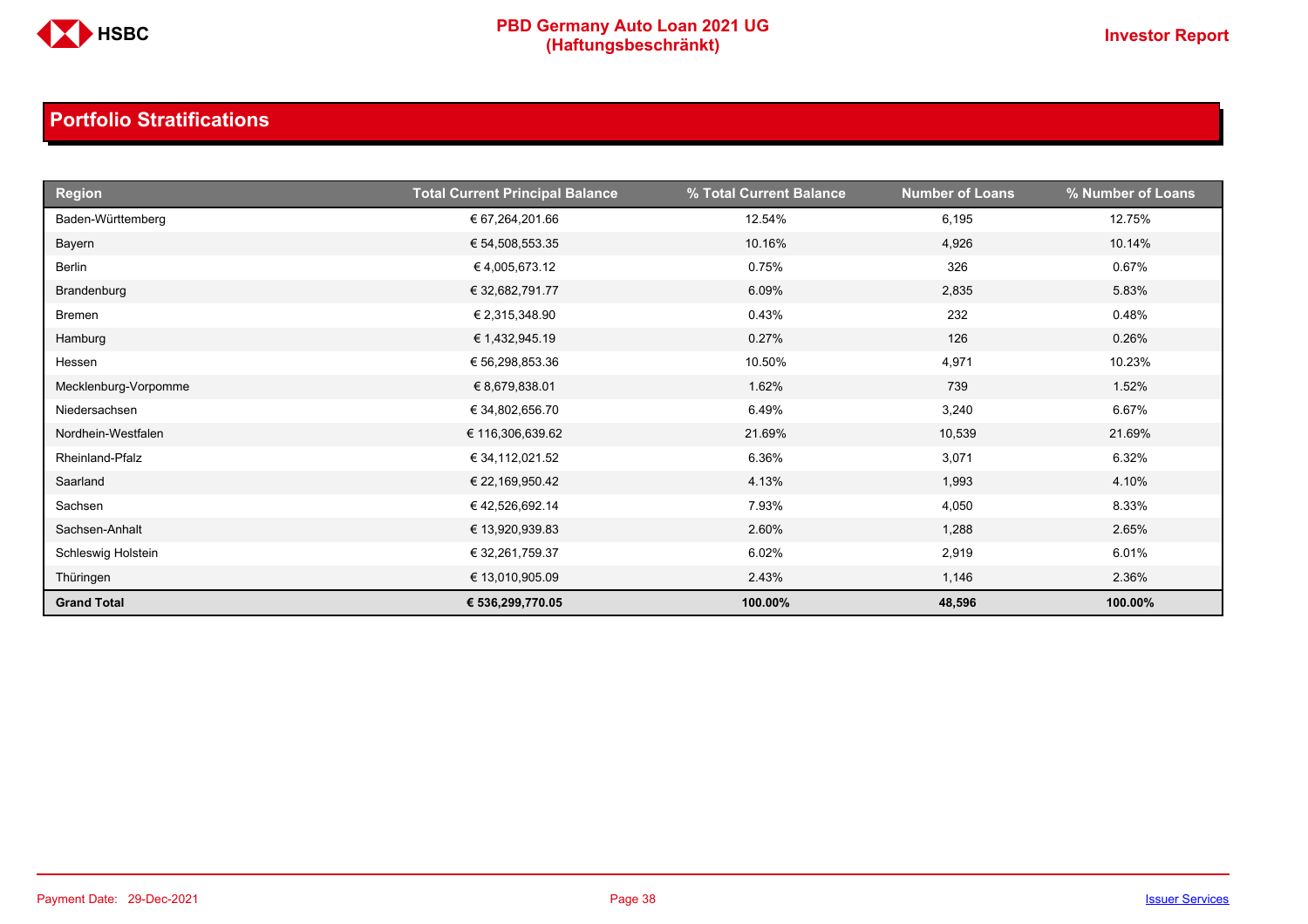

| <b>Car Makers</b>  | <b>Total Current Principal Balance</b> | % Total Current Balance | <b>Number of Loans</b> | % Number of Loans |
|--------------------|----------------------------------------|-------------------------|------------------------|-------------------|
| Citroen            | € 184,190,945.59                       | 34.34%                  | 18,483                 | 38.03%            |
| DS                 | € 7,265,585.28                         | 1.35%                   | 459                    | 0.94%             |
| <b>Others</b>      | € 16,728,496.37                        | 3.12%                   | 2,068                  | 4.26%             |
| Peugeot            | € 328,114,742.81                       | 61.18%                  | 27.586                 | 56.77%            |
| <b>Grand Total</b> | € 536,299,770.05                       | 100.00%                 | 48,596                 | 100.00%           |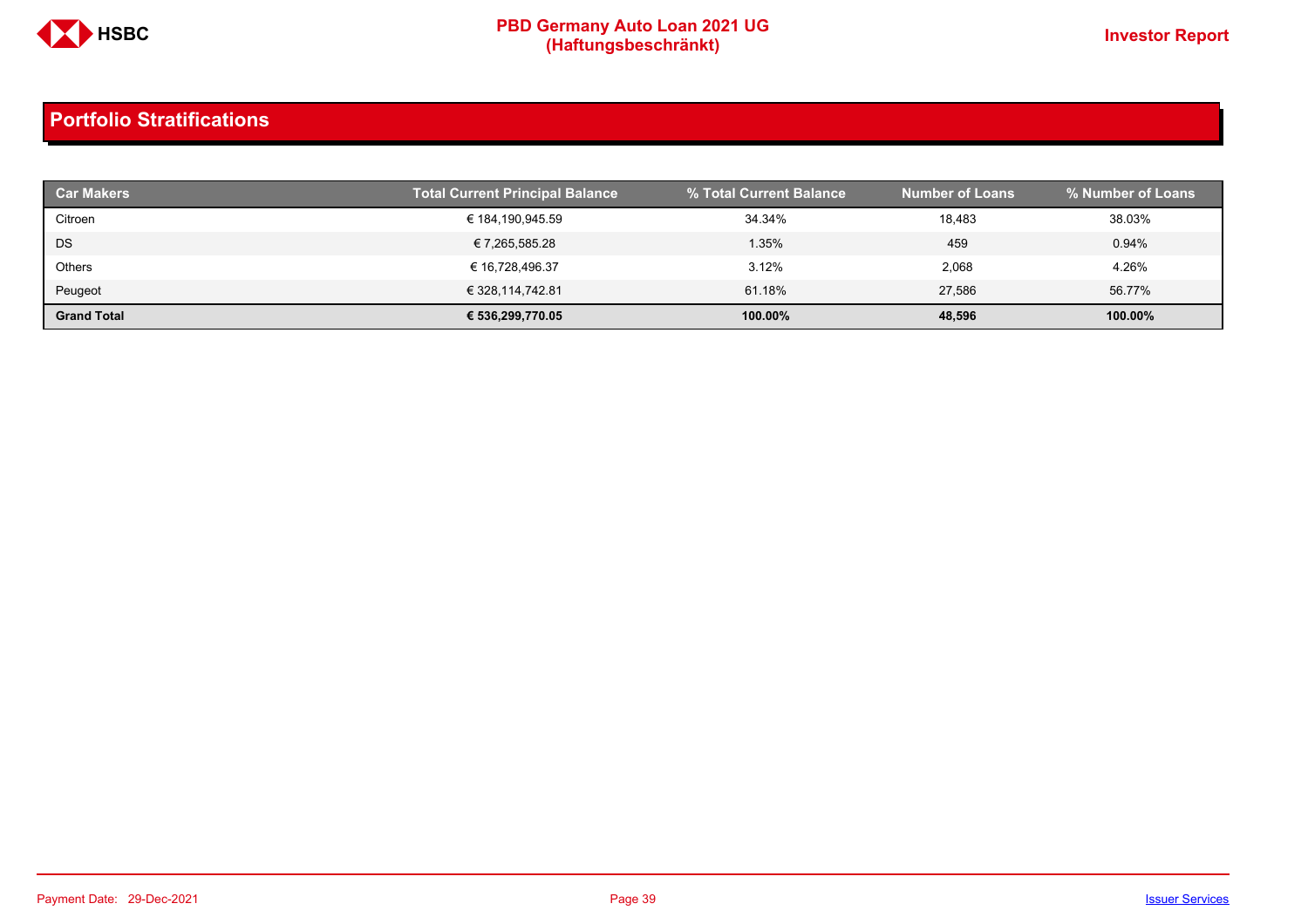

| <b>Fuel Type</b>   | <b>Total Current Principal Balance</b> | % Total Current Balance | <b>Number of Loans</b> | % Number of Loans |
|--------------------|----------------------------------------|-------------------------|------------------------|-------------------|
| Diesel             | € 284,867,473.03                       | 53.12%                  | 23,294                 | 47.93%            |
| Electric           | € 8,029,912.84                         | 1.50%                   | 430                    | 0.88%             |
| Hybrid             | € 19,560,313.19                        | 3.65%                   | 1,050                  | 2.16%             |
| No Data            | € 2,965,794.77                         | 0.55%                   | 250                    | 0.51%             |
| Petrol             | € 220,876,276.22                       | 41.19%                  | 23.572                 | 48.51%            |
| <b>Grand Total</b> | € 536,299,770.05                       | 100.00%                 | 48,596                 | 100.00%           |